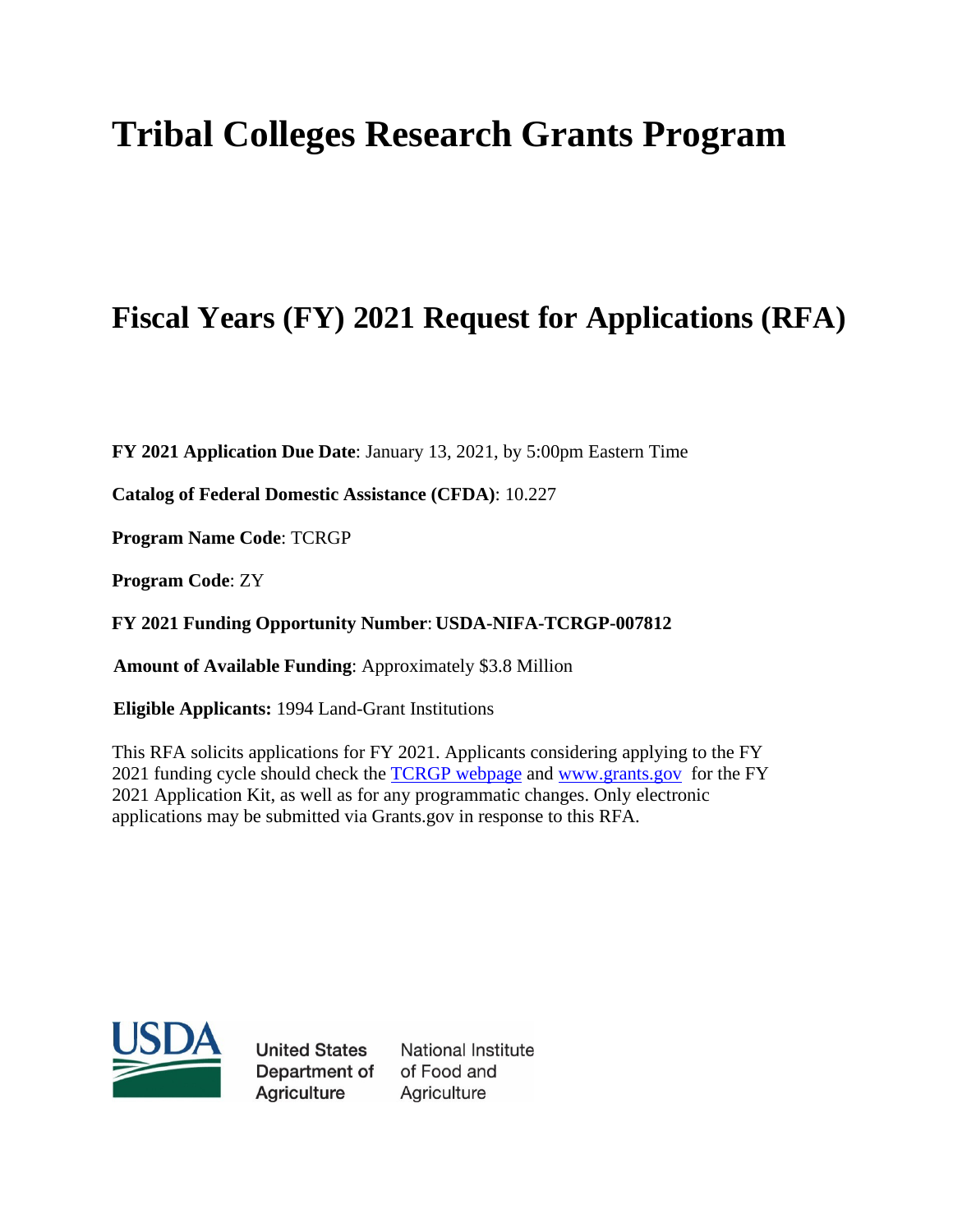#### **NATIONAL INSTITUTE OF FOOD AND AGRICULTURE; U.S. DEPARTMENT OF AGRICULTURE**

#### **Tribal Colleges Research Grants Program**

#### **INITIAL ANNOUNCEMENT**

**CATALOG OF FEDERAL DOMESTIC ASSISTANCE:** This program is listed in the Assistance Listings under the Catalog of Federal Domestic Assistance number 10.227.

**DATES:** This RFA solicits applications for FY 2021. Applications for the FY 2021 funding cycle must be received by 5 p.m. Eastern Time on January 13, 2021. Applications received after this deadline will normally not be considered for funding (see Part IV, C of this RFA). Comments regarding this request for applications (RFA) are requested within six months from the issuance of this notice. Comments received after that date will be considered to the extent practicable.

**STAKEHOLDER INPUT:** We at the National Institute of Food and Agriculture (NIFA) seek your comments about this RFA. We will consider your comments when we develop the next RFA for the program, if applicable, and we will use them to meet the requirements of section  $103(c)(2)$  of the Agricultural Research, Extension, and Education Reform Act of 1998 as amended, codified at [7](https://uscode.house.gov/view.xhtml?req=(title:7%20section:7613%20edition:prelim)%20OR%20(granuleid:USC-prelim-title7-section7613)&f=treesort&edition=prelim&num=0&jumpTo=true)  [U.S.C. 7613\(c\)\(2\).](https://uscode.house.gov/view.xhtml?req=(title:7%20section:7613%20edition:prelim)%20OR%20(granuleid:USC-prelim-title7-section7613)&f=treesort&edition=prelim&num=0&jumpTo=true) Submit your written stakeholder comments by the deadline set forth in the DATES portion of this notice via email to [Policy@usda.gov. \(](mailto:Policy@usda.gov.)This email address is only for receiving comments regarding this RFA and *not* for requesting information or forms.) In your comments, please state that you are responding to the Tribal Colleges Research Grants Program RFA.

**EXECUTIVE SUMMARY:** NIFA requests applications for the Tribal Colleges Research Grants Program (TCRGP) for fiscal year 2021 to enhance research capacity at 1994 American Indian Land-Grant Institutions hereafter referred to as 1994s; and develop research projects of tribal, state, or national importance. This RFA has several research options set at funding levels designed to provide 1994s with the opportunity to engage in research at the optimum level commensurate with their institutional capacity. All applications must include at least one research collaborator from the approved list of research institutions. This RFA is being released prior to the passage of an appropriations act for FY 2021. Enactment of additional continuing resolutions or a full appropriations act may affect the availability or level of funding for this program. The anticipated amount available for grants in FY 2021 is approximately \$3.8 million.

This notice identifies the objectives for TCRGP projects, deadline dates, funding information, eligibility criteria for projects and applicants, and application forms and associated instructions needed to apply for a TCRGP grant.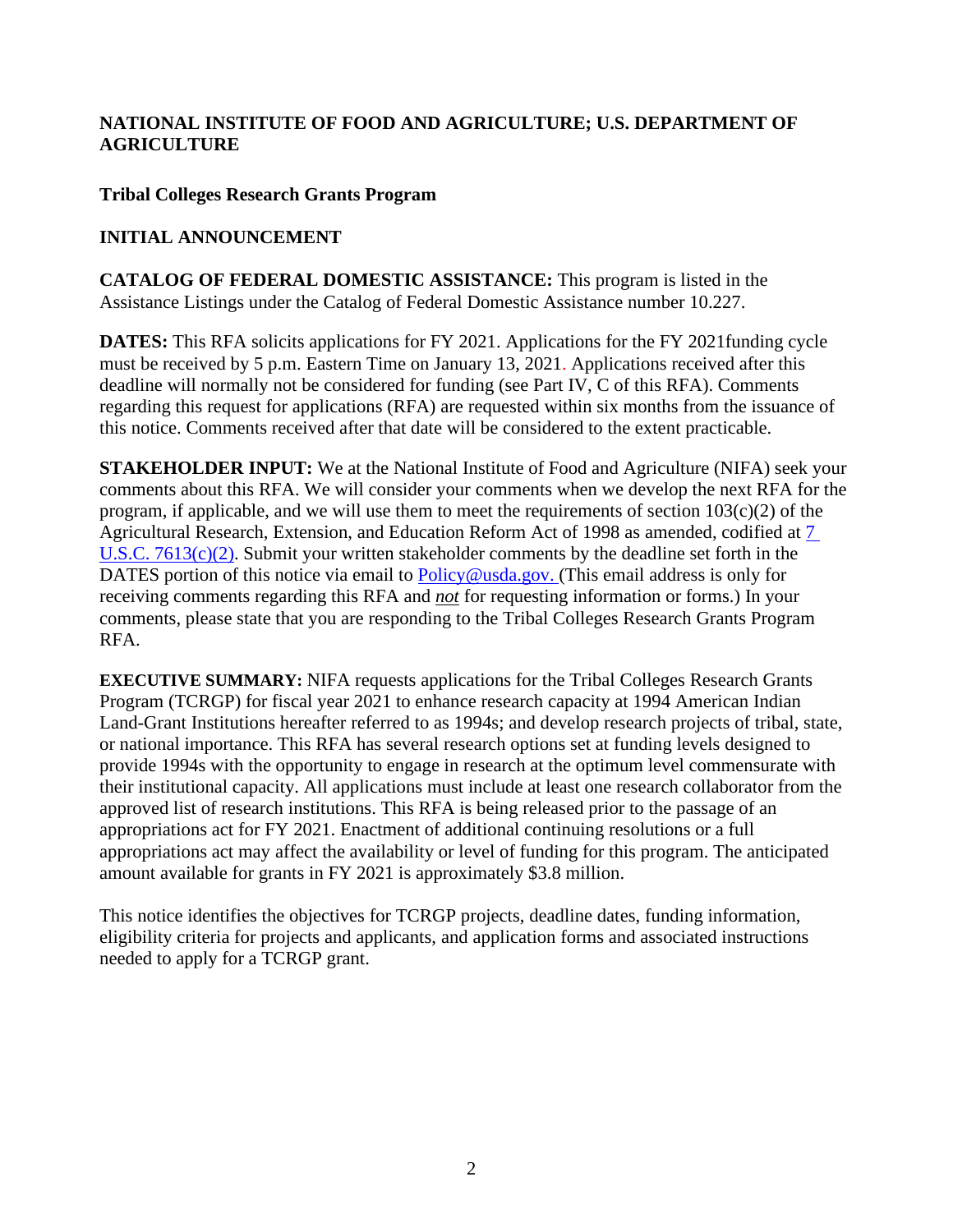# **Table of Contents**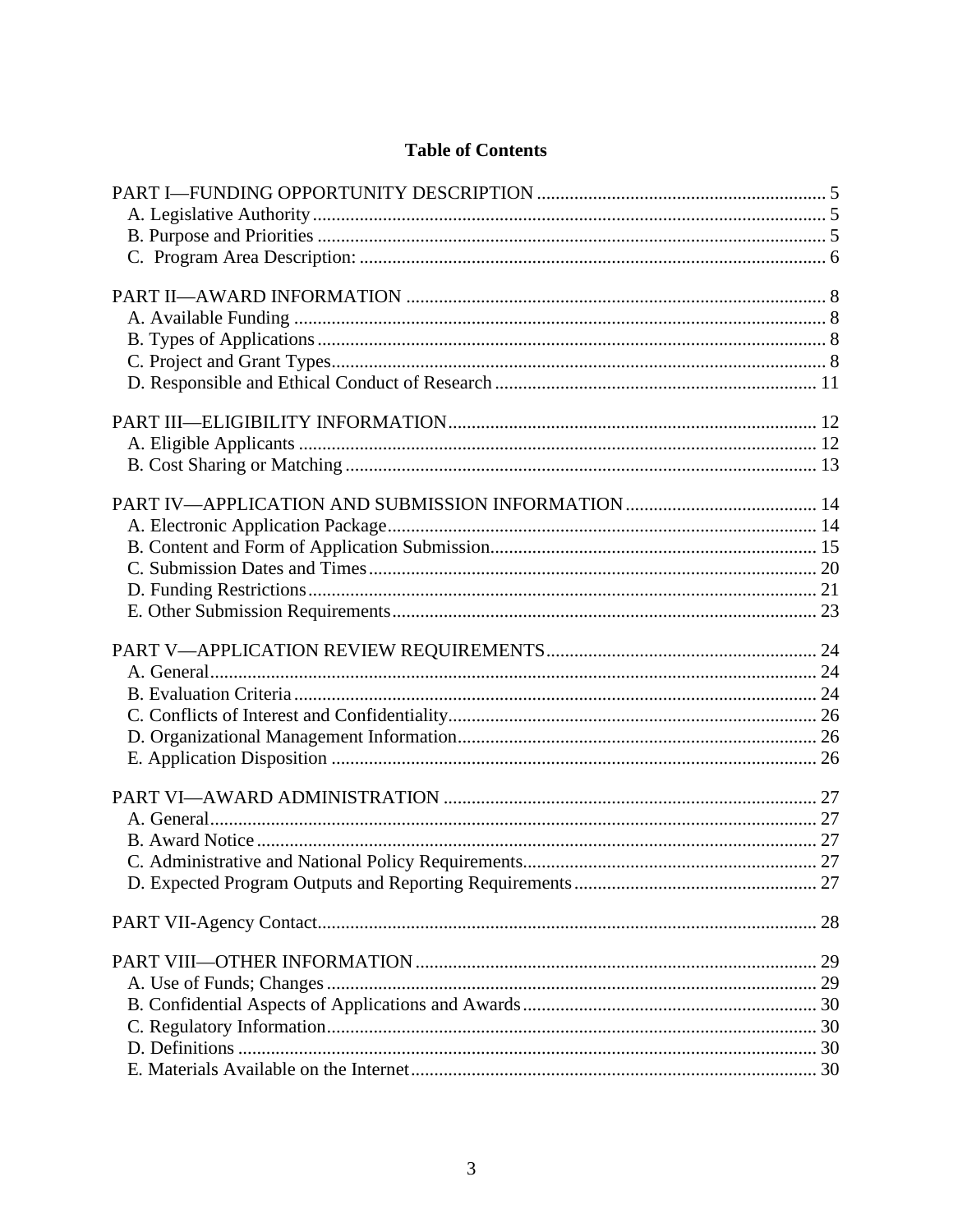# **Table of Tables**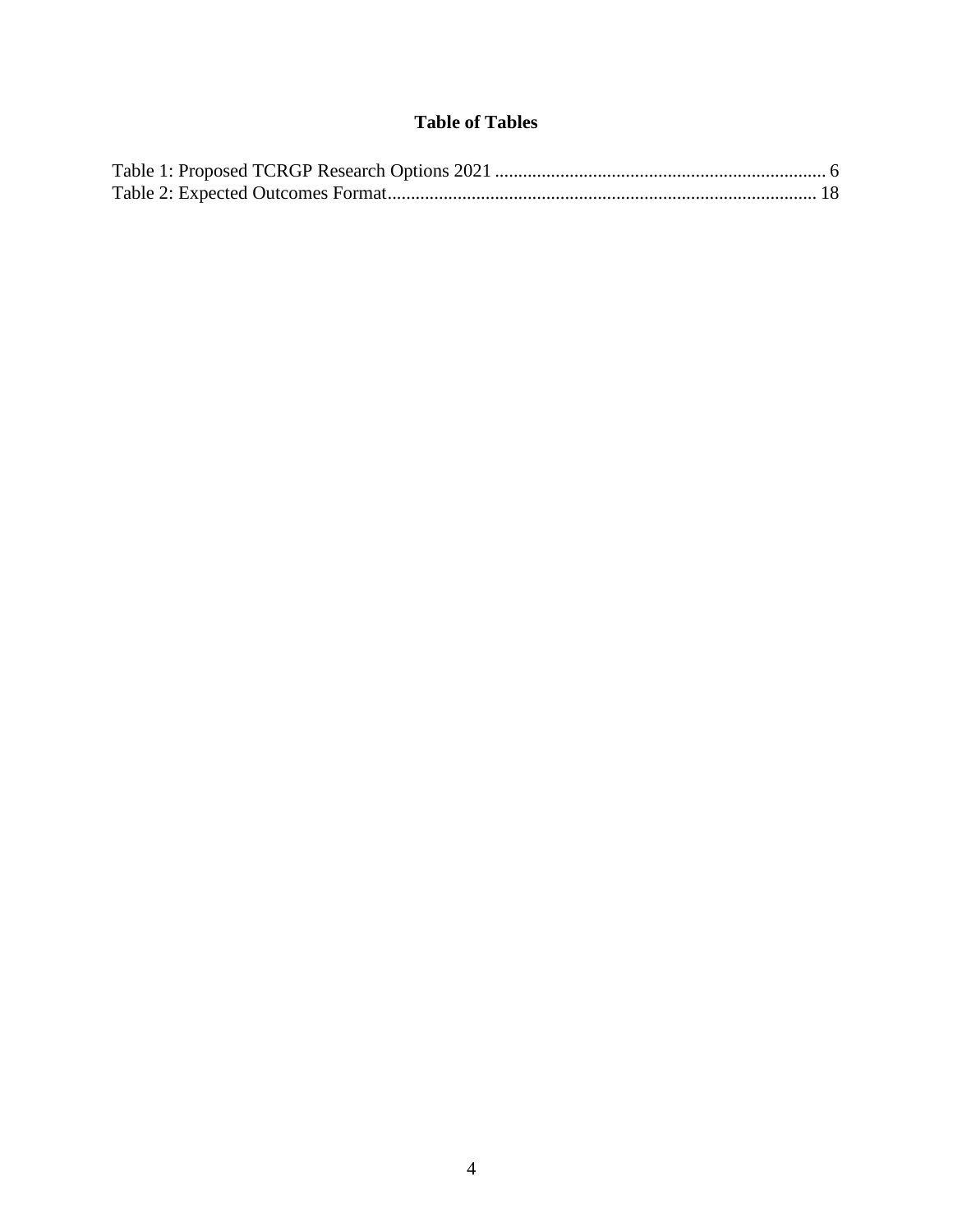# <span id="page-4-0"></span>**PART I—FUNDING OPPORTUNITY DESCRIPTION**

# <span id="page-4-1"></span>**A. Legislative Authority**

Legislative authority for TCRGP is contained in section 536 of the Equity in Educational Land-Grant Status Act of 1994 as amended and codified at [7 U.S.C. 301](https://uscode.house.gov/view.xhtml?req=(title:7%20section:301%20edition:prelim)%20OR%20(granuleid:USC-prelim-title7-section301)&f=treesort&edition=prelim&num=0&jumpTo=true) note. The term "1994 Institution" means one of the 1994 Institutions defined in section 532 of the same Act.

#### <span id="page-4-2"></span>**B. Purpose and Priorities**

Subject to the legislative authority described in Part I A and the availability of funds, the Secretary of Agriculture may award competitive grants to 1994s to conduct agricultural research that addresses high priority concerns of tribal, national, or multi-state significance.

By supporting applied research at the 1994s, TCRGP directly aligns with the:

• [2018-2022 USDA Strategic Plan,](https://www.usda.gov/sites/default/files/documents/usda-strategic-plan-2018-2022.pdf) Strategic Goal #4 -- Facilitate Rural Prosperity and Economic Development; Objective 4.1: Expand rural business opportunity and rural quality of life with access to capital; improved infrastructure, broadband access and connectivity; and support for workforce availability.

Specifically, TCRCP aims to:

(1) Enhance the institutional infrastructure and faculty expertise among 1994s in planning and carrying out appropriate applied research projects that address concerns and needs of tribal and reservation communities;

(2) Forge strong institutional and faculty collaborations with other land-grant institutions as well as with USDA Agricultural Research Service (ARS) and other research institutions of higher learning;

(3) Address the food and agricultural concerns of reservation communities through scientific inquiry and discovery; and

(4) Engage American Indian students in laboratory and/or field research opportunities domestically or internationally in the food and agricultural sciences to help them in the advancement of their education and careers.

TCRGP also focuses on development of leadership skills, knowledge, and qualities that are necessary to prepare students to be globally competitive with other students for agricultural and related careers in the private sector, government, and academia.

TCRGP intern-focused applications must demonstrably incorporate a leadership development component that equips students with technical and leadership abilities upon graduation.

Specific activities may include:

- Developing practical applications to increase understanding of leadership roles, including critical thinking, problem solving, and communication skills; ethics and professionalism; and working in teams;
- Connecting the academic classroom experience with student leadership roles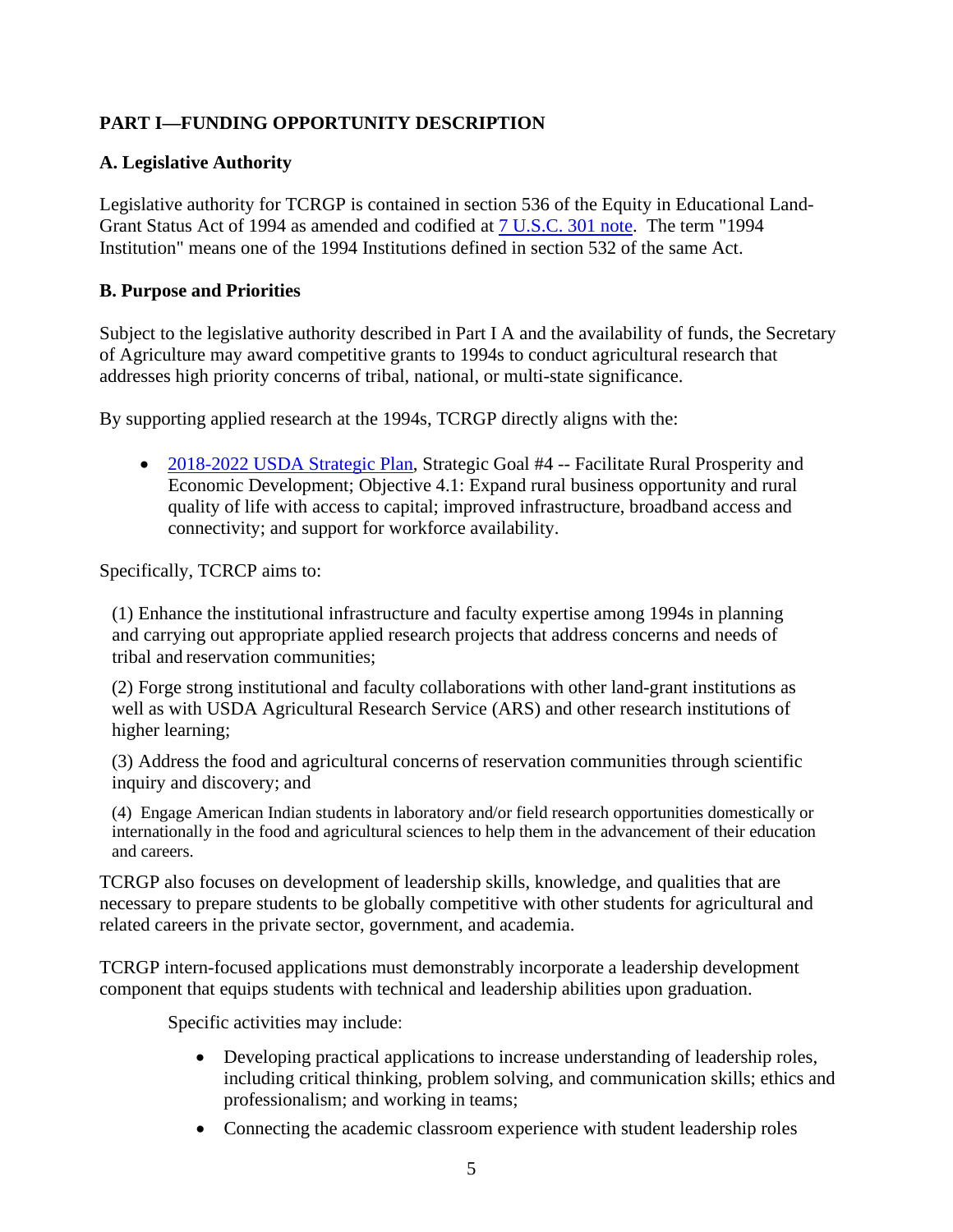and organizational activities;

- Providing opportunities for mentoring and shadowing; and
- Organizing leadership academies, workshops, trainings, etc.

**Research Collaboration Requirement:** All applications must, by congressional authorization, include one of four research collaborators from the list below. The application must contain a signed collaboration agreement indicating the role the collaborating institution will play. Additional collaborations are optional. The approved collaborators are:

- An 1862 or 1890 land-grant institution;
- The USDA Agricultural Research Service (ARS) headquarters, state or regional laboratory;
- A Non-land-grant College of Agriculture (NLGCA) (as defined in section 1404 of the National Agricultural Research, Extension, and Teaching Policy Act of 1977). Updated requirements and list of certified NLGCA at [https://www.nifa.usda.gov/funding/pdfs/nlgca\\_colleges.pdf;](https://www.nifa.usda.gov/funding/pdfs/nlgca_colleges.pdf) or
- <span id="page-5-1"></span>• A forestry school funded under the McIntire-Stennis Cooperative Forestry Research Program. The partner must be the McIntire-Stennis-funded department and not another entity.

#### <span id="page-5-0"></span>**C. Program Area Description:**

| <b>Program Code</b> –            | ZY                                                |  |
|----------------------------------|---------------------------------------------------|--|
| <b>Program Code Name - TCRGP</b> |                                                   |  |
| CFDA --                          | 10.227                                            |  |
| <b>Project Types –</b>           | <b>Research</b>                                   |  |
| Grant Types –                    | <b>New Discovery, Area of Expertise, Applied</b>  |  |
|                                  | <b>Faculty/Community and Student Led Research</b> |  |

**Table 1**: Proposed TCRGP Research Options 2021

| <b>Research Option</b>           | <b>Maximum Award</b>    |
|----------------------------------|-------------------------|
| Area of Expertise                | Approximately \$500,000 |
| New Discovery - Regular          | Approximately \$220,000 |
| <b>Capacity Building Option</b>  | ***                     |
| <b>Applied Faculty/Community</b> | Approximately \$95,000  |
| <b>Student Led Research</b>      | Approximately \$60,000  |

The TCRGP develops 1994 institutional research capacity to address American Indian priority issues of concern to the tribal community and reservations. Research options are designed to provide opportunities for institutions with varying degrees of research capacity to participate in the program.

**Student Participation: All Applications** must contain a student component. NIFA will not make an award that does not involve some level of 1994 student participation.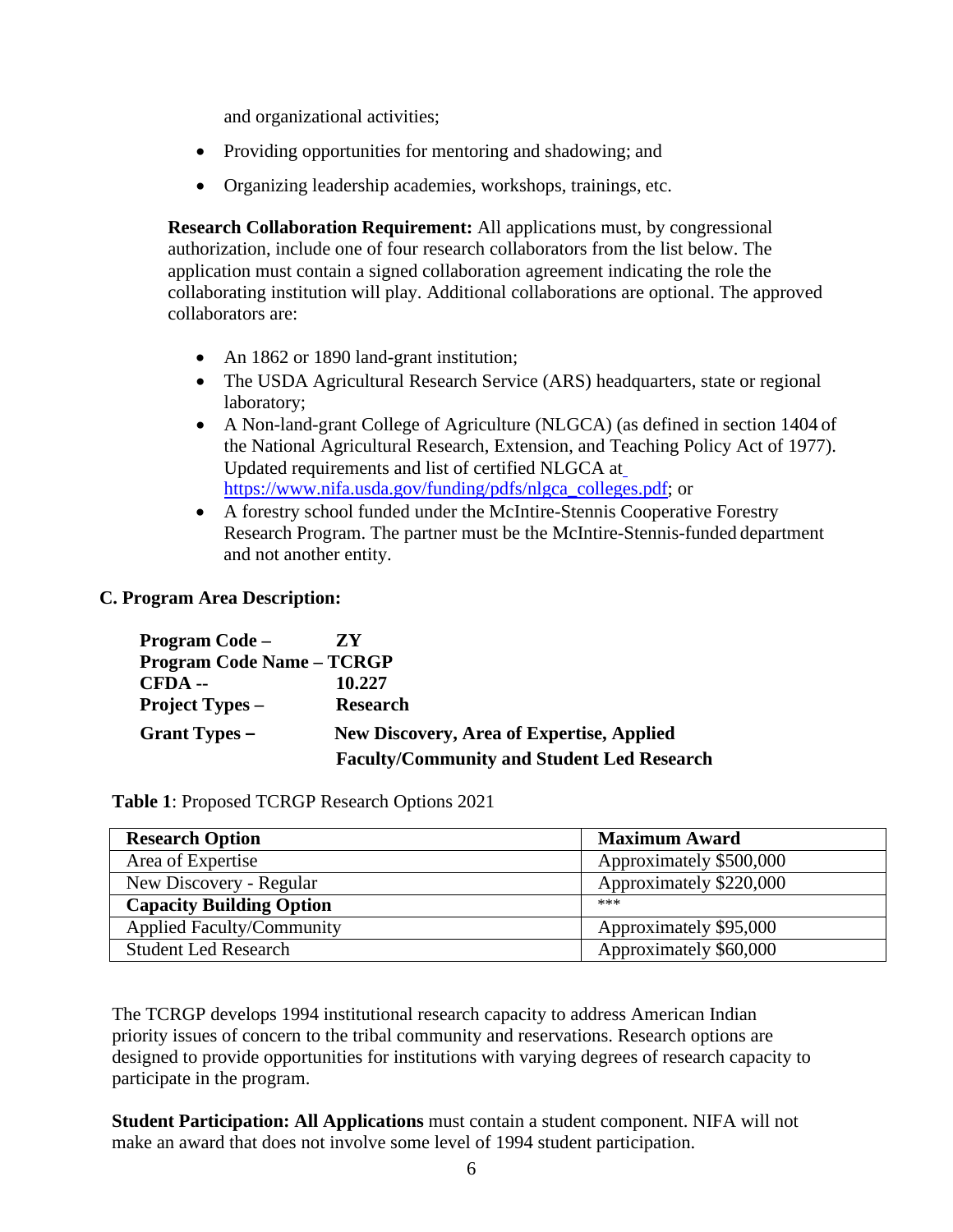#### Leadership Skills Development

All TCRGP projects are required to provide leadership skills opportunities. The development of leadership skills, knowledge and qualities are necessary for preparing students for agricultural related careers in private sector, government and academia. Projects must demonstrably incorporate a leadership development component to ensure that students are equipped with both technical and leadership abilities upon graduation. Specific activities may include:

- 1. Developing practical applications to increase understanding of leadership roles, including critical thinking, problem solving, and communication skills, ethics and professionalism, and working in teams;
- 2. Connecting the academic classroom experience with daily student leadership roles and organizational activities;
- 3. Providing opportunities for mentoring and shadowing; and
- 4. Organizing leadership academies, workshops, trainings, etc.

#### Incorporation of Social Sciences and Enhancing Impacts

The TCRGP Program supports social and behavioral science disciplines. TCRGP projects that integrate social and biological sciences to provide experiential learning opportunities for students in applied research and related community development programs are encouraged. Incorporation of social and behavioral sciences is important for addressing many of the challenges facing agriculture and rural communities, such as increasing global demand for food production in the face of limited natural resources; improving health by engaging in heathy lifestyles and alleviating poverty by fostering economic opportunity.

#### eXtension

NIFA encourages, but does not require, projects that develop content suitable for delivery through eXtension [\(https://extension.org/\)](https://extension.org/).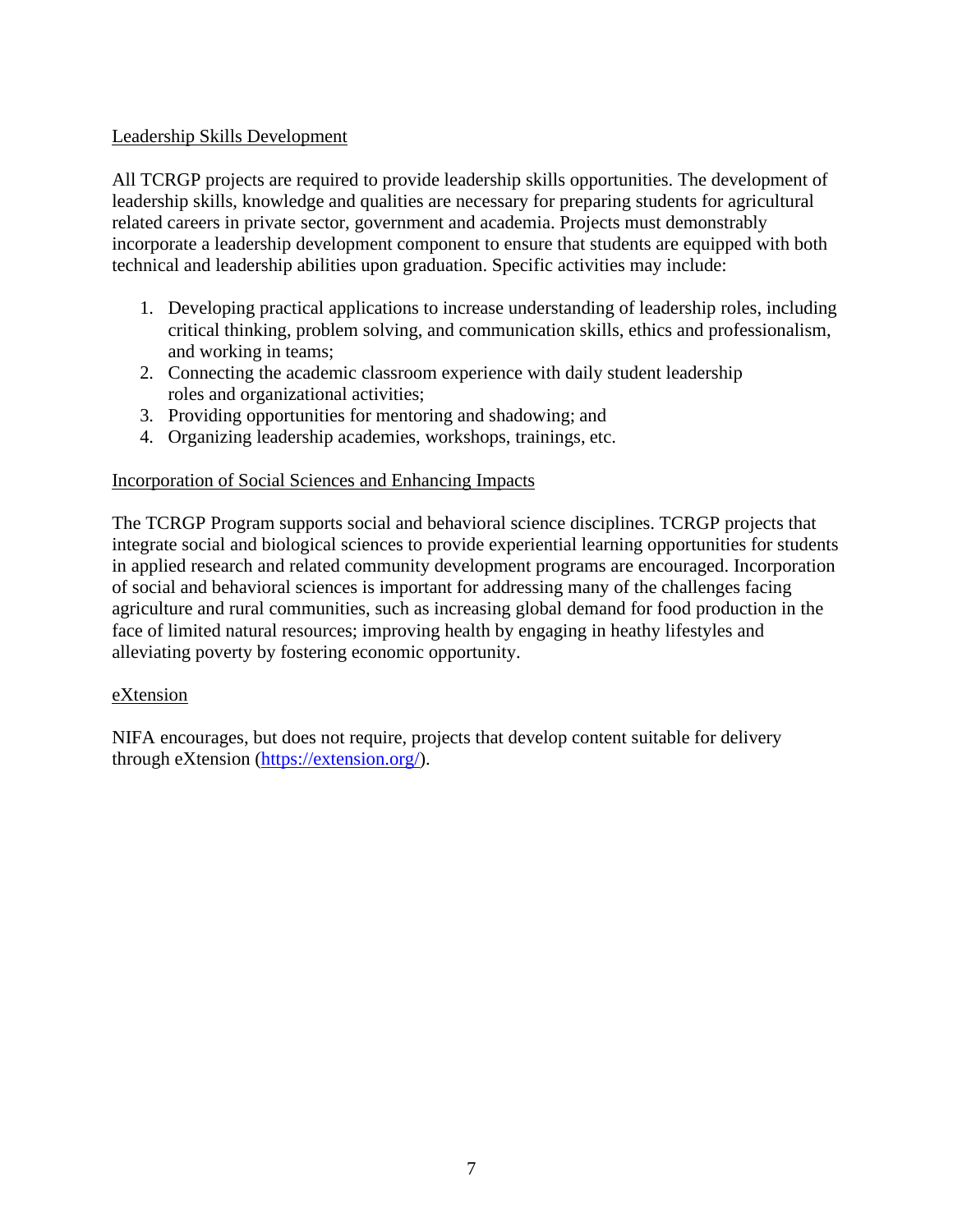# <span id="page-7-0"></span>**PART II—AWARD INFORMATION**

#### <span id="page-7-1"></span>**A. Available Funding**

The amount available for TCRGP in FY 2021 is approximately \$3.8 million. This RFA is being released prior to the passage of a full appropriations act for FY 2021. Enactment of additional continuing resolutions or an appropriations act may affect the availability or level of funding for this program.

For the FY 2021 program, there are no restrictions in the number of applications that an eligible institution may submit. NIFA will generally only award any one institution: (1) Up to two awards in the New Discovery Research option, (2) One award for Area of Expertise, and (3) Up to two awards in Capacity Building. There is generally **a limit of three awards total to any one eligible institution** in response to this RFA (Refer to Part II, C. Project and Grant Types).

There is no commitment by USDA to fund any application or to make a specific number of awards.

The Automated Standard Applications for Payment System (ASAP), operated by the Department of Treasury's Bureau of the Fiscal Service, is the designated payment system for awards resulting from this RFA. For more information see [https://www.fiscal.treasury.gov/fsservices/gov/pmt/asap/asap\\_home.htm.](https://www.fiscal.treasury.gov/fsservices/gov/pmt/asap/asap_home.htm)

#### <span id="page-7-2"></span>**B. Types of Applications**

In FY 2021, you may submit a new or resubmitted application to the TCRGP:

**New application**. This is a project application that has not been previously submitted to the TCRGP. NIFA will review all new applications competitively using the screening for administrative requirements as well as the review panel evaluation of proposals using evaluation criteria and selection process described in Part V—Application Review Requirements.

**Resubmitted application**. This is a project application that had previously been submitted to the TCRGP but not funded. Project Directors (PDs) must respond to the previous review panel summary (see Response to Previous Review, Part IV). NIFA must receive resubmitted applications by the relevant due dates. NIFA will evaluate resubmitted applications in competition with other pending applications in the appropriate area to which they are assigned and review them according to the same evaluation criteria (Part V, B) as new applications. If you are submitting a resubmission application, enter the NIFA-assigned proposal number of the previously submitted application in the Federal field (Field 4 on the form).

#### <span id="page-7-3"></span>**C. Project and Grant Types**

#### **1. Project Types**

**a. Area of Expertise** (\$500,000 maximum)

This grant seeks to enhance existing research completed or near completed for TCRGP New Discovery and Applied Faculty/Community grants that have been awarded in the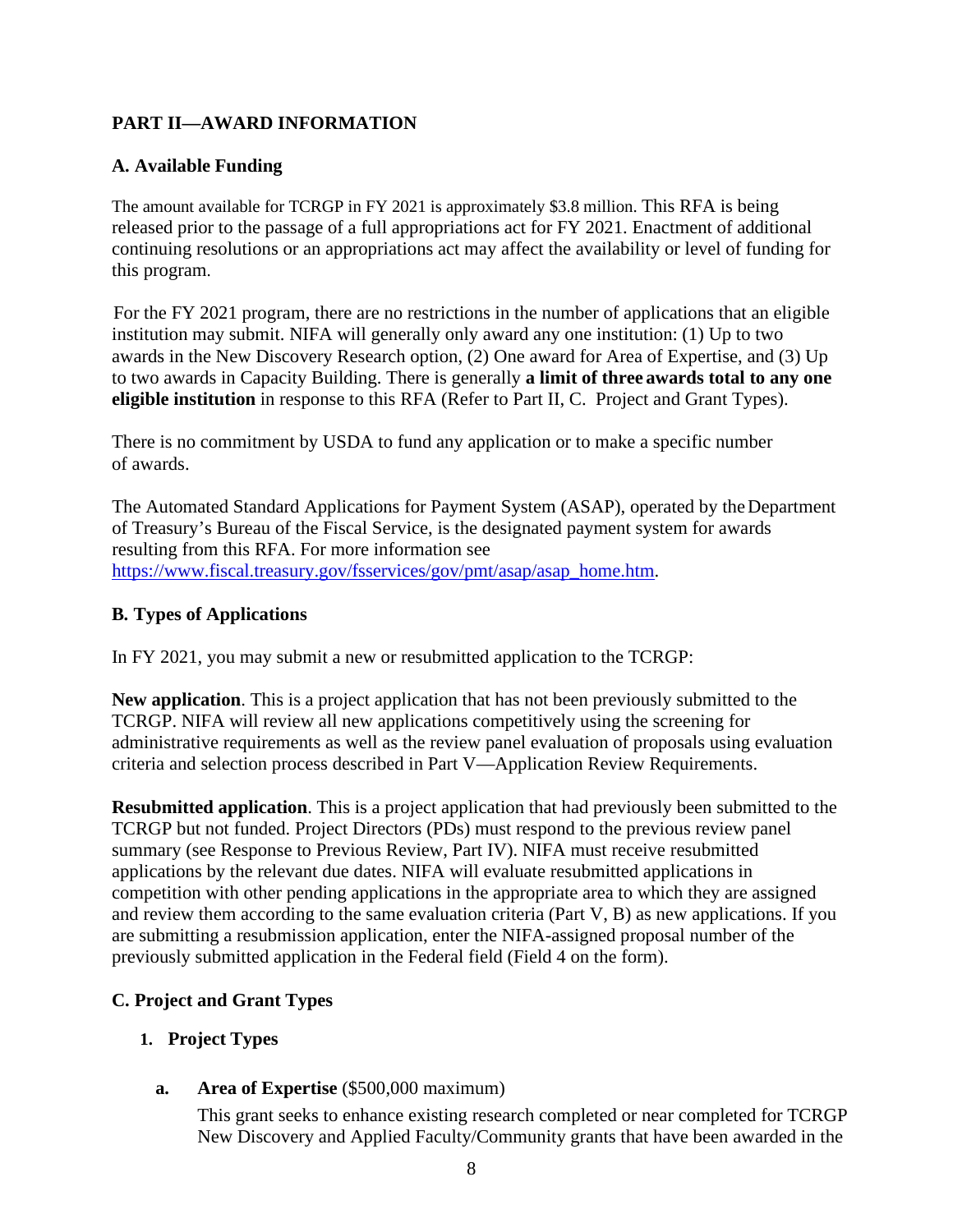past five years or enhance the area of expertise at the institution that has been funded by other sources. It is designed for 1994 Land Grants that have or are developing focused areas of expertise in one or more of the food and agricultural sciences. This grant is intended to support a research endeavor where existing research, extension and education resources have already developed some level of expertise in an area that is important to their students and communities they serve. The maximum amount of this grant is generally \$500,000.

The Project Narrative shall not exceed [15], 1.5 line spaced pages of written text and up to [2], 1.5 line spaced additional pages for figures and tables, and the font size for tables, figures and narrative text must not be smaller than 11 point font. ALL DOCUMENTS MUST BE IN PDF FORMAT.

You should include an introduction, objectives, methods and project timetable. Explain thoroughly how you are building onto existing research at the institution that was funded by NIFA or other funding sources, and how this funding will assist the 1994 into becoming a top research institution in the area identified. The Area of Expertise needs to have a clear experimental design, citations and evaluation plan. Please describe the impacts and outcomes of the proposed project including any publications, students or community members impacted, and capacity building at the institution. Letters of Commitment from collaborators are required.

For all other requirements look under PART IV—APPLICATION AND SUBMISSION INFORMATION and CONTENT AND FORM OF APPLICATION SUBMISSION for required materials. You need to attach, in PDF format, 1 through 8 under this section of the RFA.

#### **b. New Discovery-Regular** (\$220,000 maximum)

These projects should be on a level of research complexity that could lead to an enhancement in the body of scientific knowledge and problem-solving on relevant issues. Applicants are expected to possess robust research capacity and faculty expertise to conduct scientific inquiry. Proposed projects are expected to meet the standards of scientific rigor recognized by the greater research community. Research undertakings should be at a standard where results may help solve problems of a regional, state, or national level. Data and results should be of a quality appropriate for submission to a peer-reviewed journal. New Discovery projects are also required to offer meaningful research involvement for 1994 students. Project periods shall not exceed three years (36 months). The maximum amount for a New Discovery application is generally \$220,000 total for the entire project period.

The Project Narrative shall not exceed [15], 1.5 line spaced pages of written text and up to [2], 1.5 line spaced additional pages for figures and tables, and the font size for tables, figures and narrative text must not be smaller than 11 point font. ALL DOCUMENTS MUST BE IN PDF FORMAT You should include an introduction, objectives, methods and project timetable. New Discovery projects need to have a clear experimental design, citations, future goals of the project and impacts. Letters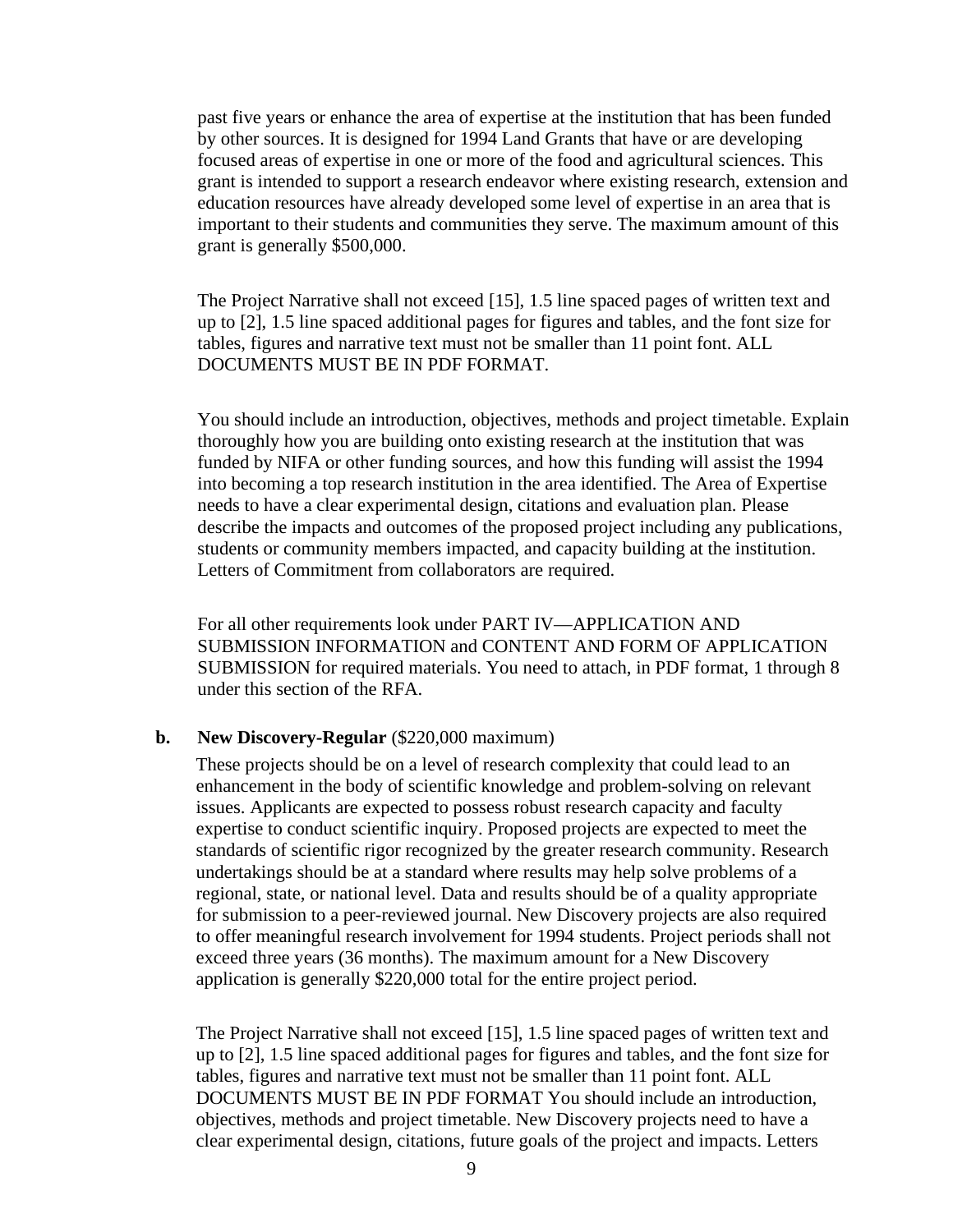of Collaboration from collaborators are required.

For all other requirements look under PART IV—APPLICATION AND SUBMISSION INFORMATION and CONTENT AND FORM OF APPLICATION SUBMISSION for required materials. You need to attach in PDF format 1 through 8 under this section of the RFA.

#### **c. Applied Faculty/Community Research** (\$95,000 maximum)

Funds faculty and community research that addresses practical tribal community needs and opportunities. Investigations should result in knowledge or best practices useful to the tribal community and readily available to college extension offices, teaching faculty, and community development organizations. Research may be on skillful adaptations of existing knowledge to address unique community needs requiring a culturally sensitive approach. The Project Narrative shall not exceed [15], 1.5-line spaced pages of written text and up to [2],1.5 line spaced additional pages for figures and tables, and the font size for tables, figures and narrative text must not be smaller than 11 point font. ALL DOCUMENTS MUST BE IN PDF FORMAT Address the impacts and outcomes of the project. You should include an introduction, objectives, methods and project timetable. Letters of Commitment from collaborators are required. For all other requirements look under PART IV— APPLICATION AND SUBMISSION INFORMATION and CONTENT AND FORM OF APPLICATION SUBMISSION for required materials. You need to attach in PDF format 1 through 8 under this section of the RFA.

#### **d. Student Research** (\$60,000 maximum)

Funds for students to design and implement their own research projects. Project Directors and research collaborators will mentor and train students in research ethics, scientific method, data collection and analysis, presenting posters and publicly sharing research findings. Funded projects should lead to an increase in the number of American Indian students participating in research and gaining scientific skills and knowledge. The Project Narrative shall not exceed [15], 1.5 line spaced pages of written text and up to [2], 1.5 line spaced additional pages for figures and tables, and the font size for tables, figures and narrative text must not be smaller than 11 point font. ALL DOCUMENTS MUST BE IN PDF FORMAT You should include an introduction, objectives, methods and project timetable. Letters of Commitment from collaborators are required. For all other requirements look under PART IV—APPLICATION AND SUBMISSION INFORMATION and CONTENT AND FORM OF APPLICATION SUBMISSION for required materials. You need to attach in PDF format 1 through 8 under this section of the RFA.

#### **2. Grant Type**

#### **Collaborative Grant**

A Collaborative Grant supports projects with at least one additional partner or a multipartner approach to enhance research programs. Collaborative Grants should build linkages domestically and internationally to generate a critical mass of expertise, skill and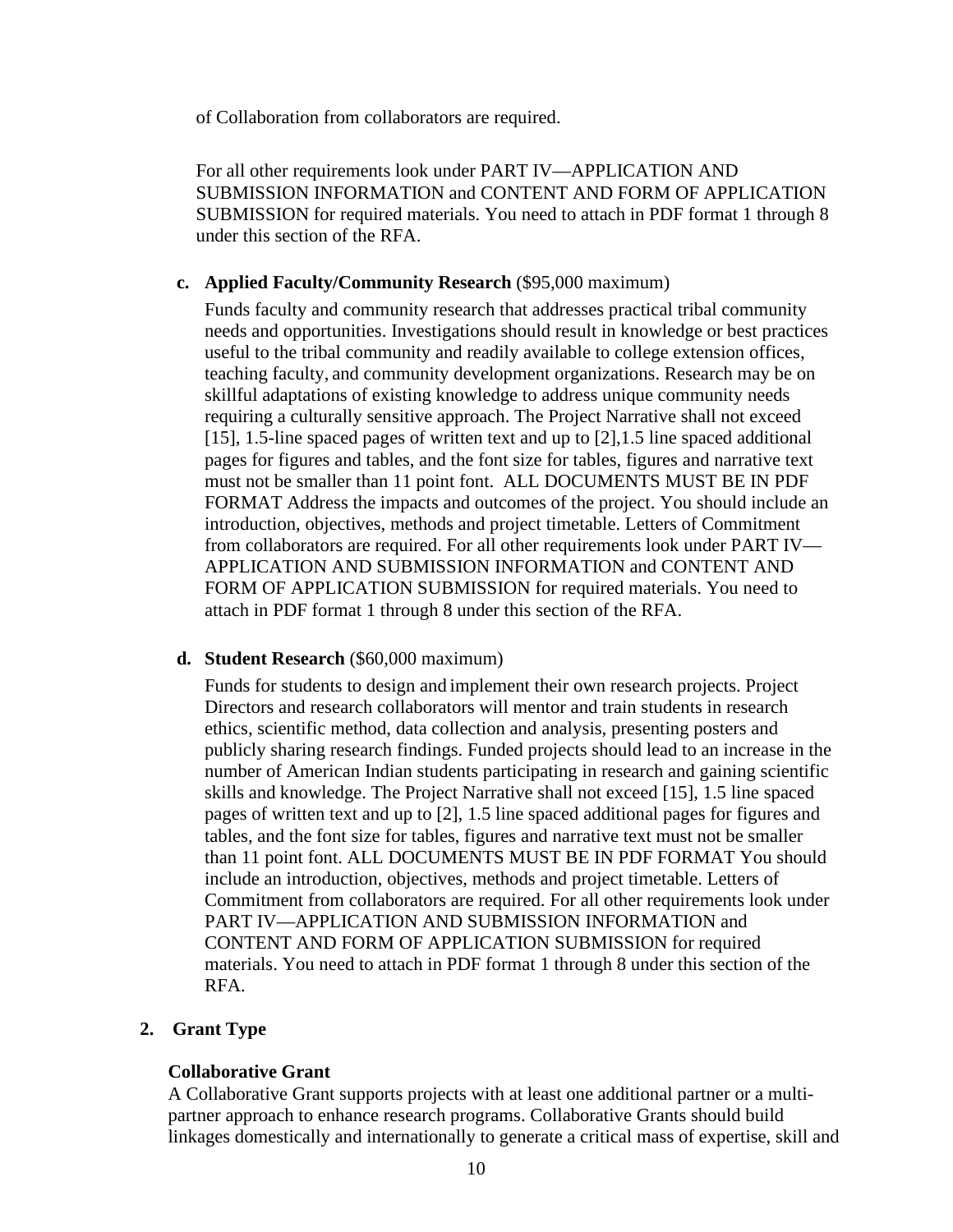technology to address education/teaching programs related to the food and agricultural sciences. Grants can reduce duplication of efforts and/or build capacity and should be organized and led by a strong applicant with documented project management knowledge and skills to organize and carry out the initiative.

#### <span id="page-10-0"></span>**D. Responsible and Ethical Conduct of Research**

In accordance with sections 2, 3, and 8 of 2 CFR Part 422, institutions that conduct USDAfunded extramural research must foster an atmosphere conducive to research integrity, bear primary responsibility for prevention and detection of research misconduct, and maintain and effectively communicate and train their staff regarding policies and procedures. In the event an application to NIFA results in an award, the Authorized Representative (AR) assures, through acceptance of the award that the institution will comply with the above requirements. Award recipients shall, upon request, make available to NIFA the policies, procedures, and documentation to support the conduct of the training. See [https://nifa.usda.gov/responsible-and](https://nifa.usda.gov/responsible-and-ethical-conduct-research)[ethical-conduct-research](https://nifa.usda.gov/responsible-and-ethical-conduct-research) for more information.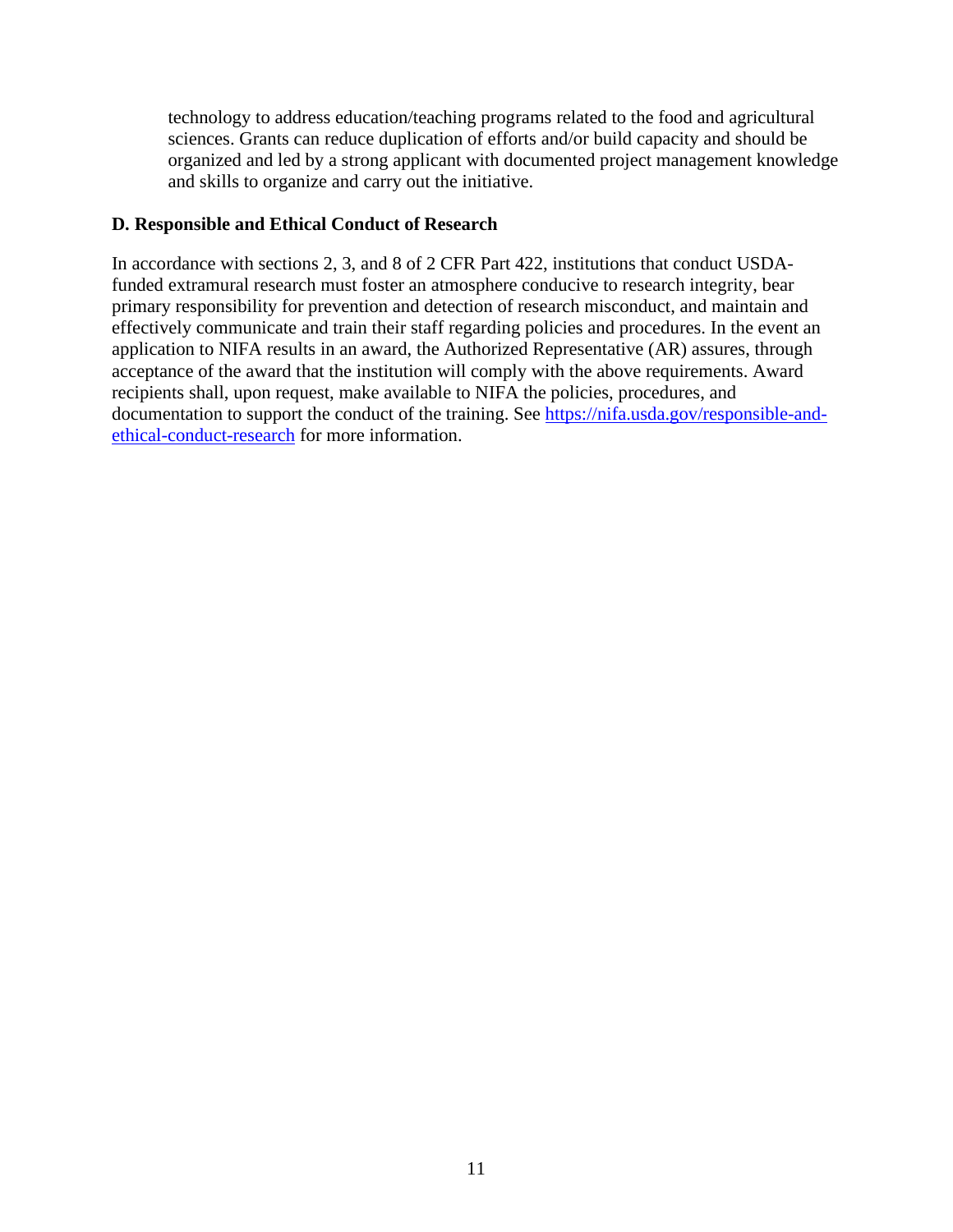# <span id="page-11-0"></span>**PART III—ELIGIBILITY INFORMATION**

#### <span id="page-11-1"></span>**A. Eligible Applicants**

Applications may only be submitted by Tribal Colleges or Universities designated as 1994s under the Equity Educational Land-Grant Status Act of 1994 (7 U.S.C. 301, as amended). Award recipients may subcontract to organizations not eligible to apply provided such organizations are necessary for the conduct of the project. Failure to meet an eligibility criterion by the time of application deadline may result in the application being excluded from consideration. The eligible 1994s are listed below:

| (1) Aaniiih Nakoda College.                        | (2) Bay Mills Community College.                                                     |
|----------------------------------------------------|--------------------------------------------------------------------------------------|
| (3) Blackfeet Community College.                   | (4) Cankdeska Cikana Community College.                                              |
| (5) Chief Dull Knife College.                      | (6) College of Menominee Nation.                                                     |
| (7) College of the Muscogee Nation.                | (8) Fond du Lac Tribal and Community<br>College.                                     |
| (9) Dine College.                                  | 10) Haskell Indian Nations University.                                               |
| 11) Fort Peck Community College.                   | (12) Institute of American Indian and Alaska<br>Native Culture and Arts Development. |
| (13) Ilisagvik College.                            | (14) Lac Courte Oreilles Ojibwa Community<br>College.                                |
| (15) Keweenaw Bay Ojibwa Community<br>College.     | (16) Little Big Horn College.                                                        |
| (17) Leech Lake Tribal College.                    | (18) Navajo Technical University.                                                    |
| 19) Little Priest Tribal College.                  | (20) Northwest Indian College.                                                       |
| (21) Nebraska Indian Community College.            | (22) Oglala Lakota College.                                                          |
| (23) Nueta Hidatsa Sahnish College.                | (24) Saginaw Chippewa Tribal College.                                                |
| (25) Red Lake Nation College.                      | (26) Sinte Gleska University.                                                        |
| (27) Salish Kootenai College.                      | (28) Sitting Bull College.                                                           |
| (29) Sisseton Wahpeton College.                    | (30) Stone Child College.                                                            |
| (31) Southwestern Indian Polytechnic<br>Institute. | (32) Turtle Mountain Community College.                                              |
| (33) Tohono O'odham Community College.             | (34) White Earth Tribal and Community<br>College.                                    |
| (35) United Tribes Technical College.              |                                                                                      |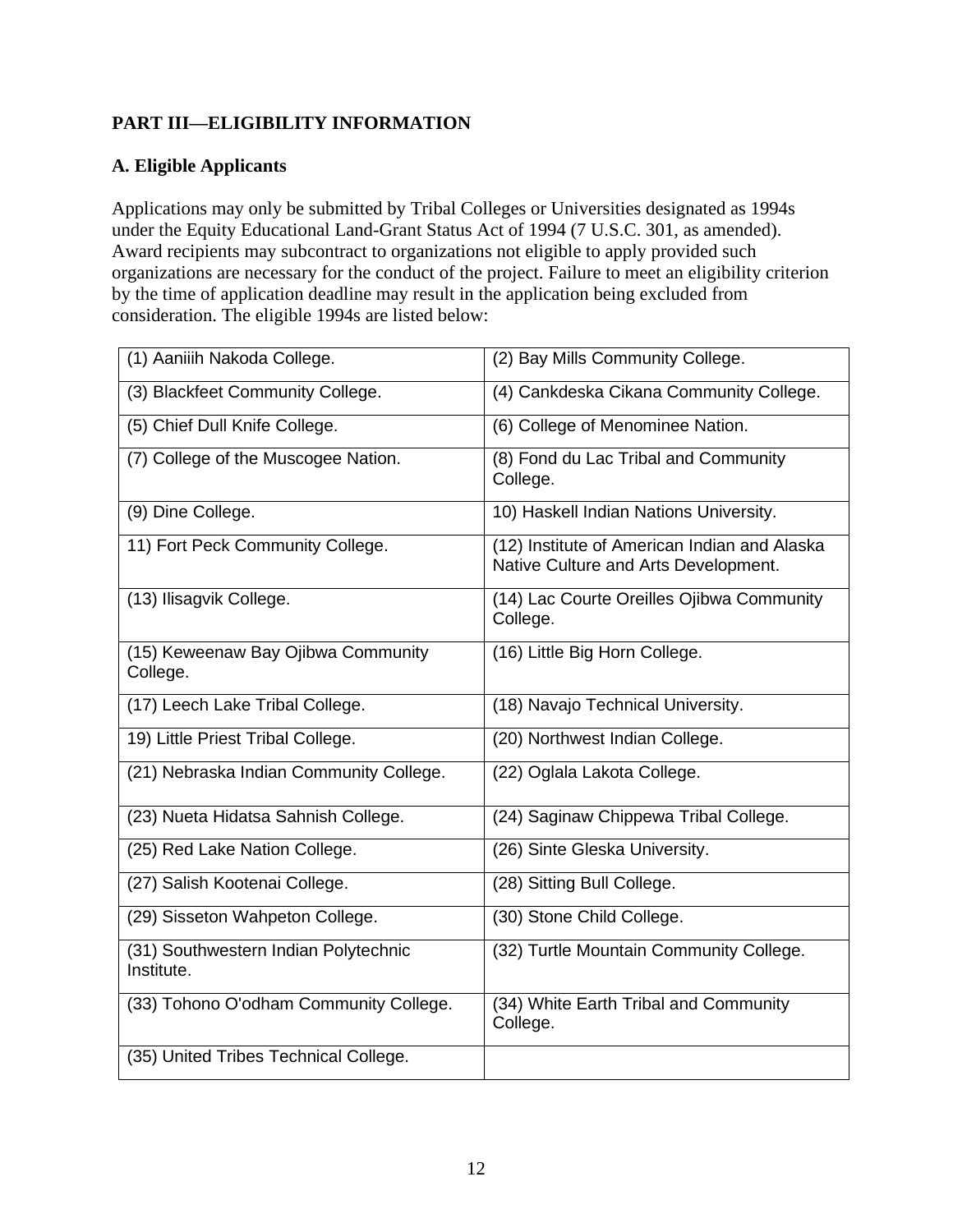# <span id="page-12-0"></span>**B. Cost Sharing or Matching**

NIFA does not require matching support for this program and matching resources will not be factored into the review process as evaluation criteria.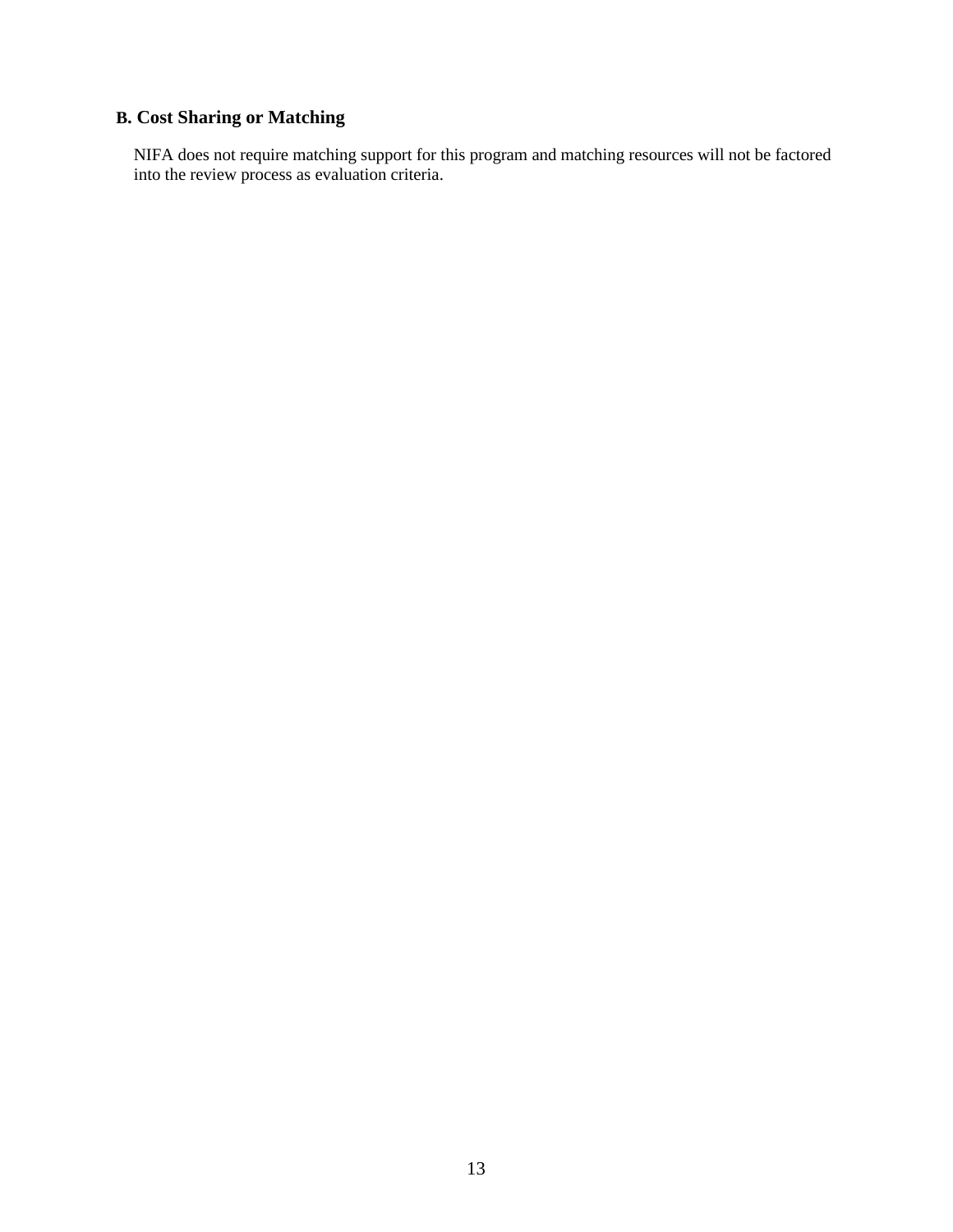# <span id="page-13-0"></span>**PART IV—APPLICATION AND SUBMISSION INFORMATION**

# <span id="page-13-1"></span>**A. Electronic Application Package**

Only electronic applications may be submitted via Grants.gov to NIFA in response to this RFA. We urge you to submit early to the Grants.gov system. For information about the pre-award phase of the grant lifecycle see [https://www.grants.gov/web/grants/learn-grants/grants-101/pre](https://www.grants.gov/web/grants/learn-grants/grants-101/pre-award-phase.html)[award-phase.html.](https://www.grants.gov/web/grants/learn-grants/grants-101/pre-award-phase.html)

#### **New Users of Grants.gov**

Prior to preparing an application, we recommend that the Project Director/Principal Investigator (PD/PI) first contact an Authorized Representative (AR, also referred to as Authorized Organizational Representative, or AOR) to determine if the organization is prepared to submit electronic applications through Grants.gov. If not (e.g., the institution/organization is new to the electronic grant application process through Grants.gov), then the one-time registration process must be completed **PRIOR** to submitting an application. It can take as long as two weeks to complete the registration process, so it is critical to begin as soon as possible. In such situations, the AR should go to **"Register," in the top right corner of the Grants.gov web page (or go to**  <https://www.grants.gov/web/grants/register.html>**), for information on registering the institution/organization with Grants.gov.** Part II, 1 of the NIFA Grants.gov Application Guide contains detailed information regarding the registration process. Refer to item 2, below, to locate the "NIFA Grants.gov Application Guide."

#### **Steps to Obtain Application Package Materials**

To receive application materials:

- **1.** You must download and install a version of **[Adobe Reader](https://get.adobe.com/reader/)** compatible with Grants.gov to access, complete, and submit applications. For basic system requirements and download instructions, see [https://www.grants.gov/web/grants/applicants/adobe](https://www.grants.gov/web/grants/applicants/adobe-software-compatibility.html)[software-compatibility.html.](https://www.grants.gov/web/grants/applicants/adobe-software-compatibility.html) Grants.gov has a test package that will help you determine whether your current version of Adobe Reader is compatible.
- **2.** To obtain the application package from Grants.gov, go to <https://www.grants.gov/web/grants/applicants/download-application-package.html> and enter the funding opportunity number where appropriate

#### **Funding Opportunity Number for FY 2021: USDA-NIFA-TCRGP-007812**

Click "Search." On the displayed page, click the corresponding link to continue. A Grant Application Package is tied to a particular funding opportunity. You may move forms amongst different Grant Application Packages, but you may ONLY submit an application to the particular funding opportunity to which the Grant Application Package is associated.

Contained within the application package is the "NIFA Grants.gov Application Guide." This guide contains an introduction and general Grants.gov instructions, information about how to use a Grant Application Package in Grants.gov, and instructions on how to complete the application forms.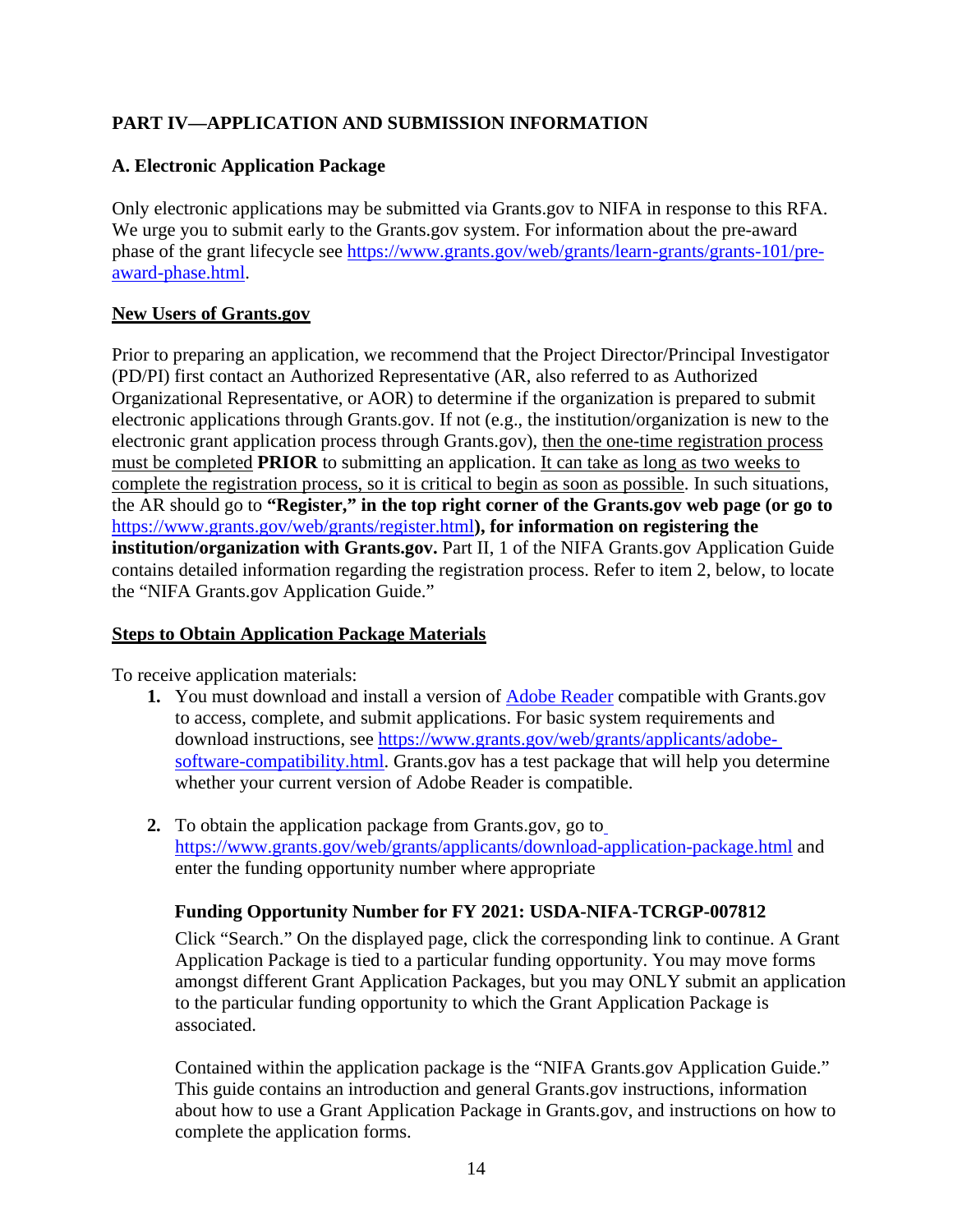**If you require assistance to access the application package** (e.g., downloading or navigating Adobe forms) **or submitting the application,** refer to resources available on the Grants.gov website [\(https://www.grants.gov/web/grants/support.html\)](https://www.grants.gov/web/grants/support.html). Grants.gov assistance is also available at:

Grants.gov Customer Support 800-518-4726 Toll-Free or 606-545-5035 Business Hours: 24 hours a day, 7 days a week. Closed on [federal holidays.](http://www.opm.gov/policy-data-oversight/snow-dismissal-procedures/federal-holidays/) Email: [support@grants.gov](mailto:support@grants.gov)

Grants.gov iPortal (see [https://grants-portal.psc.gov/Welcome.aspx?pt=Grants\)](https://grants-portal.psc.gov/Welcome.aspx?pt=Grants): Top 10 requested help topics (FAQs), Searchable knowledge base, self-service ticketing and ticket status, and live web chat (available 7 a.m. - 9 p.m. ET). Have the following information available when contacting Grants.gov:

- Funding Opportunity Number (FON)
- Name of agency you are applying to
- Specific area of concern

#### <span id="page-14-0"></span>**B. Content and Form of Application Submission**

Electronic applications are to be prepared following Parts V and VI of the NIFA Grants.gov Application Guide. This guide is part of the corresponding application package (see Section A of this part). The following is **additional information** you need to prepare an application in response to this RFA. **If there is discrepancy between the two documents, the information contained in this RFA is overriding.**

**Note the attachment requirements (e.g., PDF) in Part III, Section 3 of the guide. ANY PROPOSALS THAT ARE NON-COMPLIANT WITH THE REQUIREMENTS (e.g., content format, PDF file format, file name restrictions, and no password protected files) WILL BE AT RISK OF BEING EXCLUDED FROM NIFA REVIEW. Grants.gov does not check for NIFA required attachments or whether attachments are in PDF format; see Part III, Section 6.1 of the guide for how to check the manifest of submitted files. Partial applications will be excluded from NIFA review. We will accept subsequent submissions of an application until close of business on the closing date in the RFA (see Part V, 2.1 of the NIFA Grants.gov Application Guide for further information).**

**For any questions related to the preparation of an application,** review the NIFA Grants.gov Application Guide and the applicable RFA. If assistance is still needed for preparing application forms content, contact:

- Programmatic Contact listed in Part VII.
- Business hours: Monday through Friday,  $7$  a.m.  $-5$  p.m. Eastern Time (ET), excluding

# **1. SF 424 R&R Cover Sheet**

Information related to the questions on this form is dealt with in detail in Part V, 2 of the NIFA Grants.gov Application Guide. See Part V, Section 2.18 of the NIFA Grants.gov Application Guide for the required certifications and assurances (e.g., Prohibition Against Entities Requiring Certain Internal Confidentiality Agreements).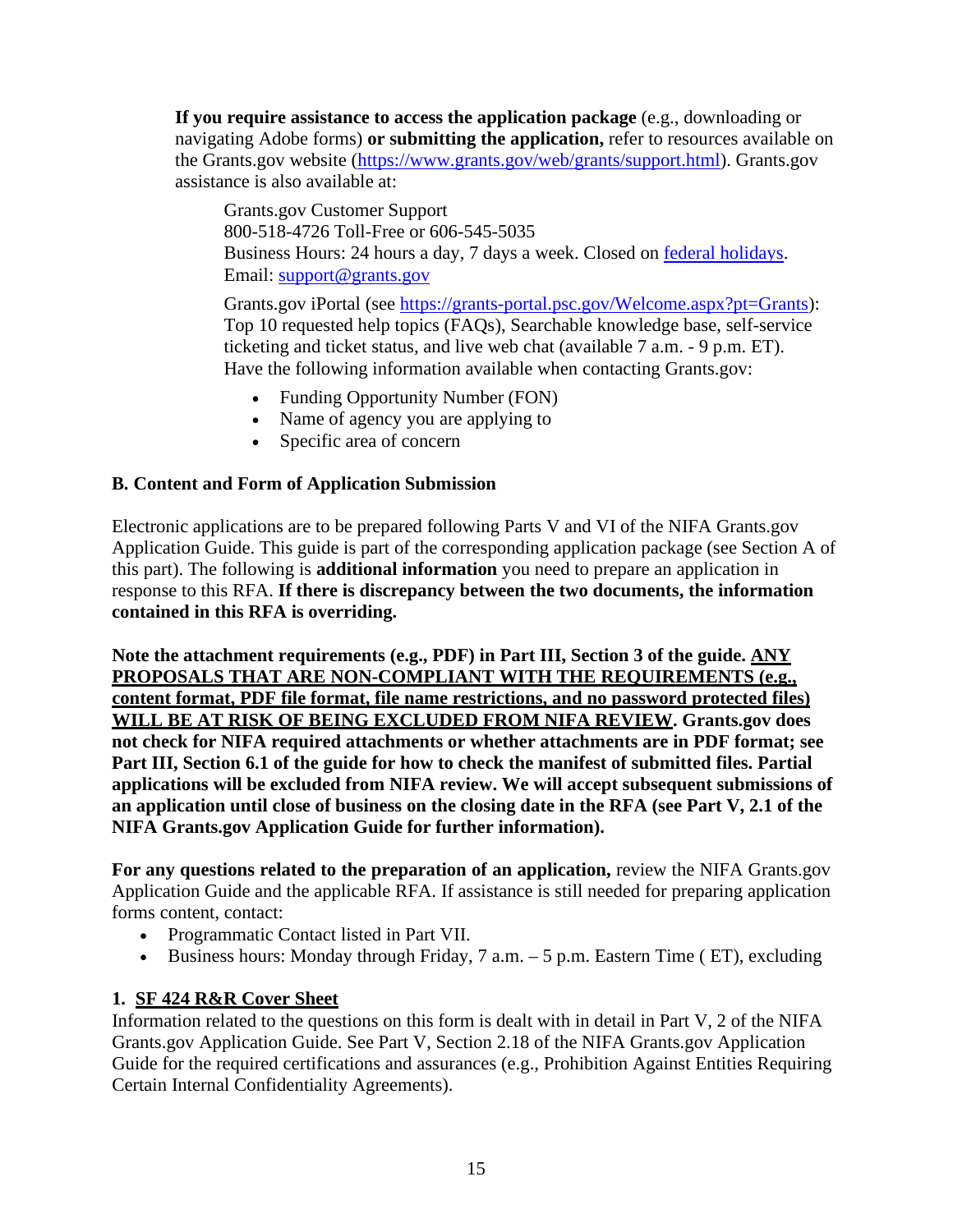#### **2. SF 424 R&R Project/Performance Site Location(s)**

Detailed information related to the questions on this form is available in Part V, 3 of the NIFA Grants.gov Application Guide.

#### **3. R&R Other Project Information Form**

Detailed information related to the questions on this form is available in Part V, 4 of the NIFA Grants.gov Application Guide.

#### **a. Field 7. Project Summary/Abstract.**

The summary should also include the relevance of the project to the goals of TCRGP. See Part V. 4.7 of NIFA Grants.gov Application Guide for further instructions and a link to a suggested template.

The Project Summary:

- Shall not exceed one page;
- Shall state the type of application (new or resubmission);
- Shall state the research option being addressed (see Part II C. Project and Grant Types: Project Types);
- Shall indicate the science subject areas to be addressed;
- Shall include the names of research collaborators including PDs, and Co-PDs;
- Shall include the title of the project should be descriptive of the work to be undertaken; and
- A Project summary that exceeds this page limit requirement will not be accepted for review.

# **b. Field 8. Project Narrative.**

For all TCRGP research options, the project narrative shall not exceed [15], 1.5 spaced pages of written text and up to [2], 1.5 line spaced additional pages for figures and tables, and the font size for text, tables and figures must not be smaller than 11 point font. The page limit outlined here ensure fair and equitable competition. Applicants must ensure that the page limit is not exceeded after converting to PDF format. Project narratives that exceed this page limit requirement will not be accepted for review. The project narrative must include all of the following:

a. Introduction: Identify the Project Type clearly. Include a clear statement of the longterm goal(s) and supporting objectives of the proposed activities. Summarize the body of knowledge or other past activities that substantiate the need for the proposed project. Describe ongoing or recently completed significant activities that relate to the proposed project including the work of key project personnel. Include preliminary data/information pertinent to the proposed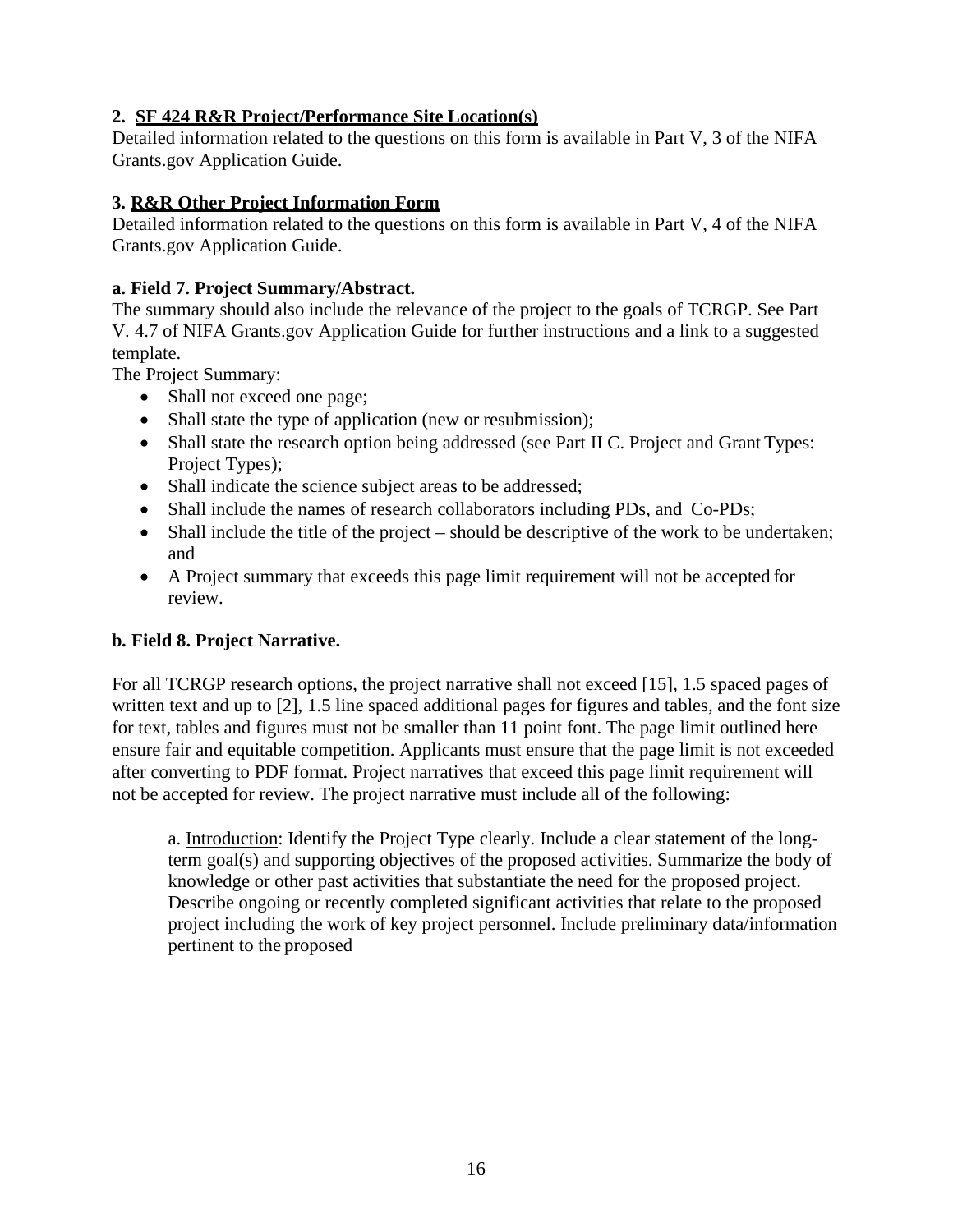project. In addition, this section is to include in-depth information on the following, when applicable:

(1) Estimates of the magnitude of the issues and the relevance to reservation and/or tribal community, stakeholders and ongoing state-federal, or international food and agricultural research, education, and extension programs;

(2) The role of tribal stakeholders in problem identification, planning, implementation, and evaluation, as appropriate; and

(3) Indicate likelihood that research capacity will be enhanced at the proposing institution.

b. Objectives: All applications must include a statement(s) of specific aims of the proposed effort in clear, concise, complete, and logically arranged terms.

c. Methods: Explicitly state the procedures or methodology you will apply to the proposed effort. This section is to include

- 1) Proposed project activities, listed sequentially;
- 2) A clear hypothesis and experimental design or objectives
- 3) Techniques to be employed in this project, including their feasibility and rationale;
- 4) Expected results;
- 5) How data will be analyzed and interpreted;
- 6) How research capacity enhancement will be evaluated
- 7) Plans to communicate results to tribal stakeholders and relevant American Indian communities;
- 8) Plans to publish results
- 9) Role to be played by the collaborating institution(s);
- 10) Indicate the role of students in this project;
- 11) Outline the expected benefit to the student, and the number to be recruited, trained or mentored by the 1994 or collaborating faculty; and
- 12) Discuss possible limitations of the proposed procedures, obstacles, or unintended consequences and how they will be addressed.

d. Project Timetable: The proposal outline is to include all important phases as a function of time, year by year, for the entire project.

#### **c. Field 12. Add Other Attachments**

See Part V. Section 4.12 of the NIFA Grants.gov Application Guide (Field 12 on the form) for instructions for this field. Remember to also attach your expected outcome forms and any letters of support.

- **1.** Summary of Expected Outcomes as PDF **ExpectedOutcomes.pdf**
- 2. Collaborative Agreement between each institution and signed by respective ARs
- 3. Signed letter of support from the Tribal government or department if applicable
- 4. IRB approval if applicable
- 5. Response to previous review PDF Attachment. 1page limit if applicable
- **6.** If applicable **Expected Outcomes – PDF Attachment to 'Field 12'**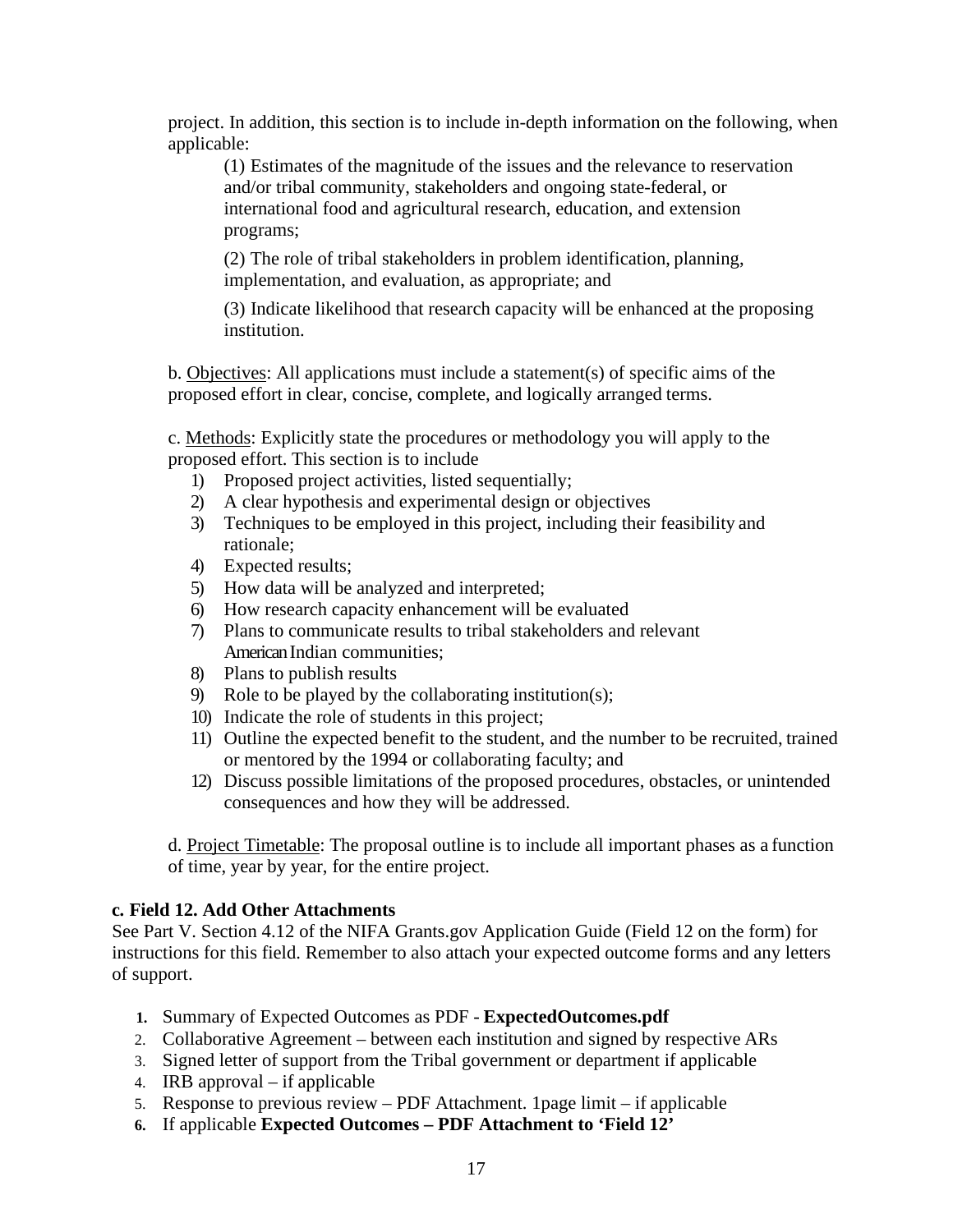**Expected Outcomes – PDF Attachment.** Title the attachment "Expected Outcomes" in the document header and save file as "ExpectedOutcomes." Please use a format, similar to what is provided below, to submit expected impacts and attach it as the last page of the application. This data will be requested when a grant is recommended for an award. A fillable version of this document can be found at [https://nifa.usda.gov/resource/recommended-format-submitting](https://nifa.usda.gov/resource/recommended-format-submitting-expected-impacts)[expected-impacts.](https://nifa.usda.gov/resource/recommended-format-submitting-expected-impacts)

<span id="page-17-0"></span>**Table 2**: Expected Outcomes Format

|                                                    | <b>Primary Project Function: (Choose one)</b>        |                                                                                                                                                                                                                                                                                  |                  |                                  |  |  |
|----------------------------------------------------|------------------------------------------------------|----------------------------------------------------------------------------------------------------------------------------------------------------------------------------------------------------------------------------------------------------------------------------------|------------------|----------------------------------|--|--|
|                                                    | <b>EDUCATION:</b><br>8                               | 8<br><b>EXTENSION:</b>                                                                                                                                                                                                                                                           | <b>RESEARCH:</b> | o                                |  |  |
| Total expected outcomes during entire grant period |                                                      |                                                                                                                                                                                                                                                                                  |                  | <b>Expected</b><br><b>Number</b> |  |  |
| 1.                                                 |                                                      | Number of farmers/community members to be served, for example, provided with training<br>and/or new information regarding markets, technology, production practices, etc.                                                                                                        |                  |                                  |  |  |
| 2.                                                 | funds during the project period                      | Number of products to be developed for the education and training of students through grant                                                                                                                                                                                      |                  |                                  |  |  |
|                                                    |                                                      | a. curricula, academic programs                                                                                                                                                                                                                                                  |                  |                                  |  |  |
|                                                    | learning opportunities                               | b. recruitment/retention programs<br>c. teaching or educational materials, distance education capability, experiential                                                                                                                                                           |                  |                                  |  |  |
| 3.                                                 |                                                      | Number of faculty supported by this grant for professional development during the grant<br>period: participation in sabbaticals, workshops, conferences, etc.                                                                                                                    |                  |                                  |  |  |
| 4.                                                 | assistantships).                                     | Number of students who will indirectly benefit from the products produced from the grant<br>during the grant period (i.e., using the curriculum/instrumentation, enrolled in the program,<br>recruited or retained but not paid by the grant using scholarships, fellowships and |                  |                                  |  |  |
| 5.                                                 | undergraduate or post-graduate education             | Number of male students to be directly supported by this grant (i.e., scholarships,<br>fellowships, assistantships, internships included as a cost in your project budget) for                                                                                                   |                  |                                  |  |  |
| 6.                                                 | (Provide the best estimate based on past experience) | Number of underrepresented <sup>1</sup> male students to be supported during the grant period                                                                                                                                                                                    |                  |                                  |  |  |
| 7.                                                 | undergraduate or post-graduate education             | Number of female students to be directly supported by this grant (i.e., scholarships,<br>fellowships, assistantships, internships included as a cost in your project budget) for                                                                                                 |                  |                                  |  |  |
| 8.                                                 | (Provide the best estimate based on past experience) | Number of underrepresented <sup>1</sup> female students to be supported during the grant period                                                                                                                                                                                  |                  |                                  |  |  |
| 9.                                                 | who are pursuing their degree                        | Number of students supported by this grant (i.e., scholarships, fellowships, assistantships)                                                                                                                                                                                     |                  |                                  |  |  |
|                                                    | a. Two year or other certificates                    |                                                                                                                                                                                                                                                                                  |                  |                                  |  |  |
|                                                    | b. Undergraduate or other 4 year degrees             |                                                                                                                                                                                                                                                                                  |                  |                                  |  |  |
|                                                    | c. Master's degree                                   |                                                                                                                                                                                                                                                                                  |                  |                                  |  |  |
|                                                    | d. Ph.D. degree                                      |                                                                                                                                                                                                                                                                                  |                  |                                  |  |  |
|                                                    | e. Postdoctoral training                             |                                                                                                                                                                                                                                                                                  |                  |                                  |  |  |
|                                                    | experiential learning opportunity                    | 10. Number of students who will be supported by this grant on an internship or other                                                                                                                                                                                             |                  |                                  |  |  |
|                                                    | not affiliated with your university                  | a. Domestic experiences, with a government or non-governmental organization that is                                                                                                                                                                                              |                  |                                  |  |  |
|                                                    | month, etc.                                          | b. International experiences, including study abroad, educational travel longer than a                                                                                                                                                                                           |                  |                                  |  |  |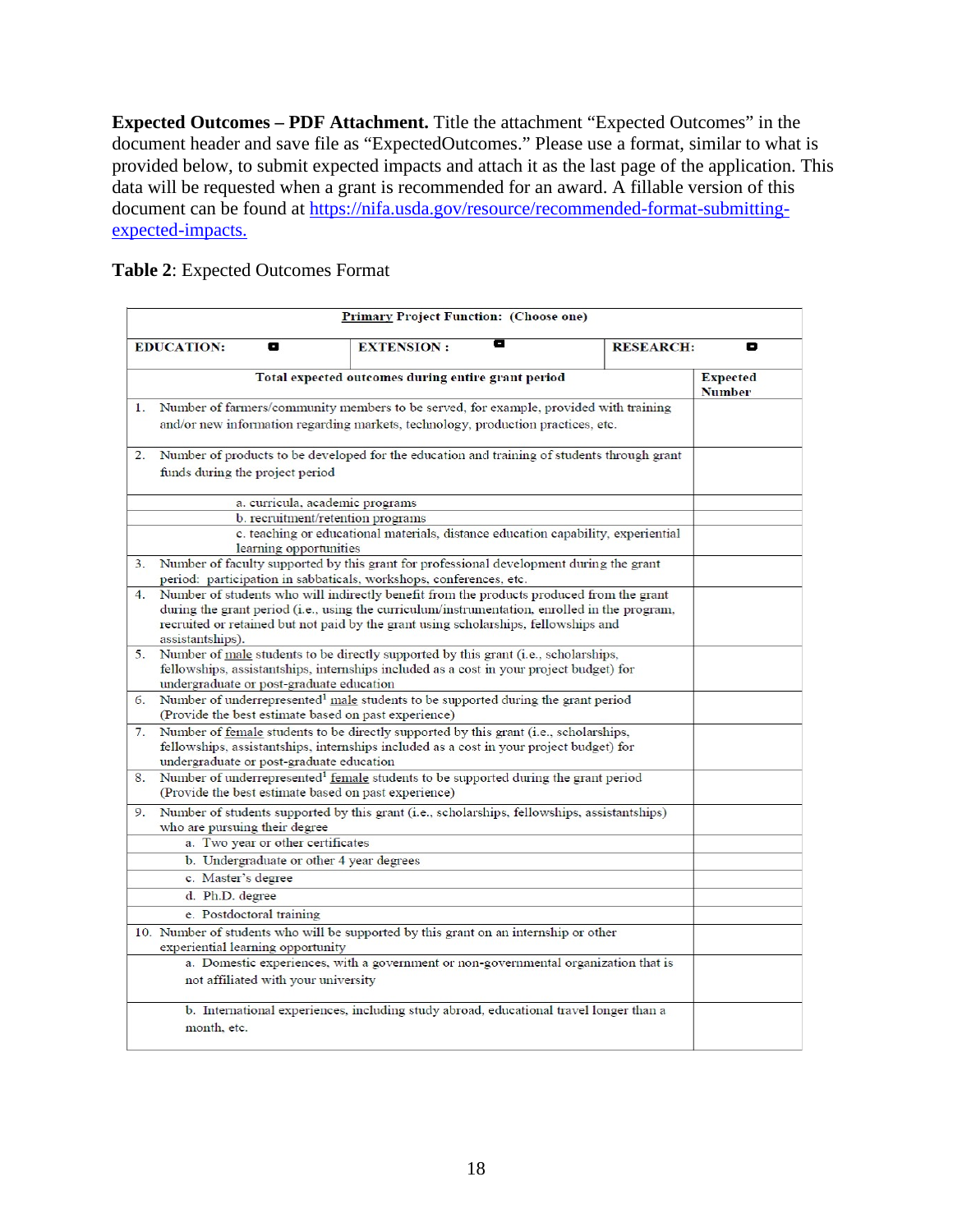Note:

- 1. Please provide your best estimate based on past experiences, graduation rates, retention rates, etc.
- 2. Number of underrepresented students to be supported during the grant period (questions #6 and #8) should be less than or equal to total number of students supported by the grant (questions #5 and #7).
- 3. Response to question #9 should be the sum of 9-A through 9-E.
- 4. Response to question #10 should be the sum of 10-A and 10-B.

**Data Management Plan.** A Data Management Plan (DMP) is required and is to clearly articulate how the project director (PD) and co-PDs plan to manage and disseminate the data generated by the project. The DMP will be considered during the merit review process (see Part V, B.). **See Part III Section 3.1 of the NIFA Grants.gov Application Guide for NIFA attachment specifications.**

The requirements for preparation and inclusion of a DMP in your application is included on the following web page, [https://nifa.usda.gov/resource/data-management-plan-nifa-funded-research](https://nifa.usda.gov/resource/data-management-plan-nifa-funded-research-projects)[projects.](https://nifa.usda.gov/resource/data-management-plan-nifa-funded-research-projects) Also included on the web page are FAQs and information about accessing examples of DMPs.

### **4. R&R Senior/Key Person Profile (Expanded)**

Detailed information related to the questions on this form is available in Part V, 5 of the NIFA Grants.gov Application Guide. This section of the guide includes instructions about senior/key person profile requirements, and details about the biographical sketch and the current and pending support, including a link to a suggested template for the current and pending support.

**5. R&R Personal Data –** As noted in Part V, 6 of the NIFA Grants.gov Application Guide, the submission of this information is voluntary and is not a precondition of award. Part V.6 also notes the importance and use of the information.

#### **6. R&R Budget**

Detailed information related to the questions on this form is available in Part V, 7 of the NIFA Grants.gov Application Guide.

- Applicants shall submit a budget for all years of the grant award (either two or three) including a cumulative budget.
- Applicants shall submit a budget narrative for each year and for the cumulative budget.
- Applicants shall include separate budget pages for sub-awards to collaborating institutions for all years of the award including a cumulative budget.
- The 1994s shall retain 70 percent of the total grant award.
- Budgets must follow the amounts indicated in the chosen Research Option:

- Area of Expertise - \$500,000

- New Discovery Research \$220,000
- Applied Faculty/Community Research \$95,000
- Student Research \$60,000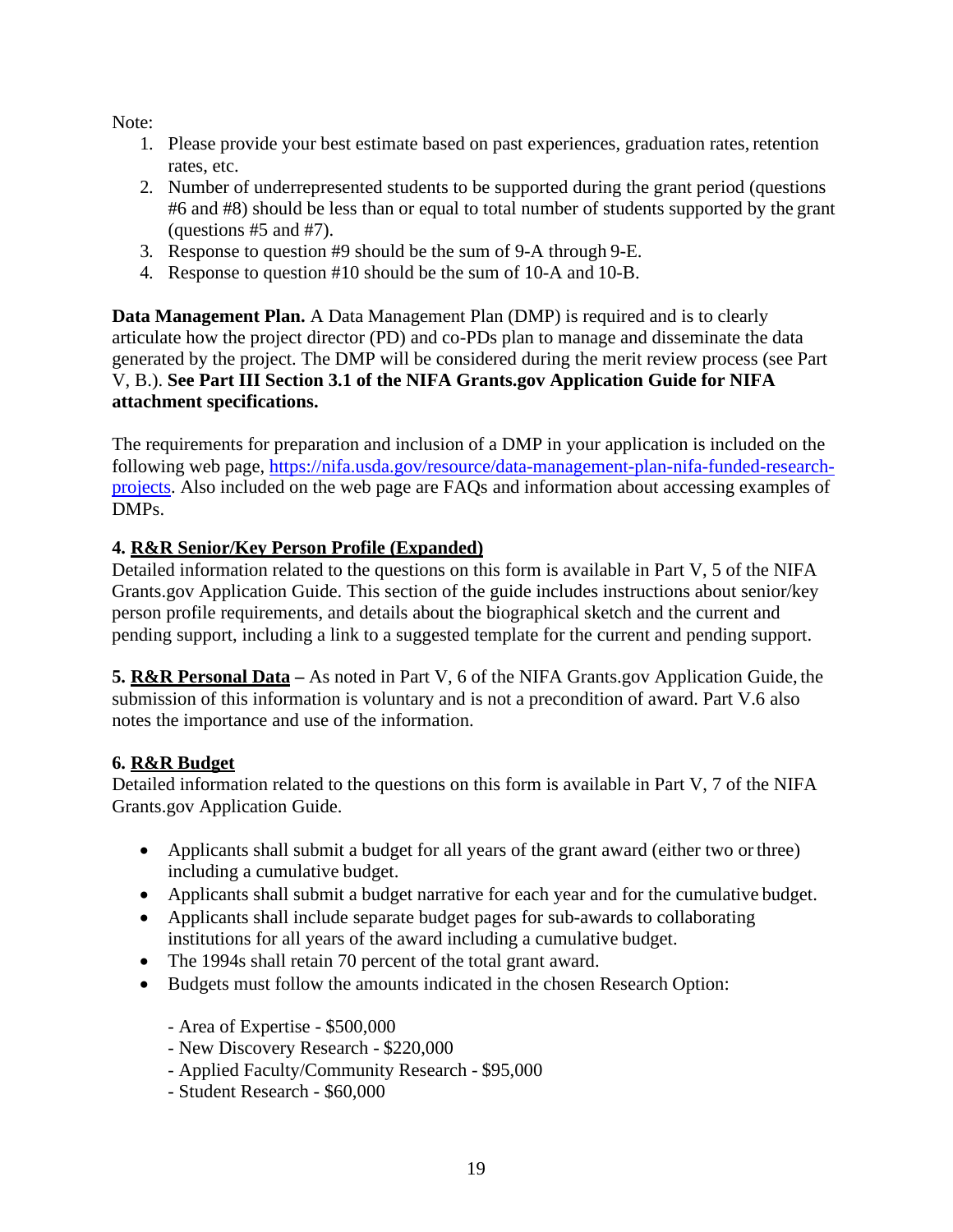Funding Limitations per Institution:

- For each award, the submitting 1994 institution must retain at least 70 percent of the overall award.
- While at least one approved research collaborator is required, there is no requirement to make a sub-award if the collaborator agrees to this arrangement.
- For further information and instructions regarding indirect costs, refer to Part V, section 7.9 of the NIFA Grants.gov Application Guide. For indirect cost funding restrictions, refer to Part IV, D. of this RFA.

# **7. Supplemental Information Form**

Detailed information related to the questions on this form is available in Part VI, 1 of the NIFA Grants.gov Application Guide.

- **a. Field 2. Program to which you are applying.** Enter the program code name (TCRGP) and the program code (ZY). Note that accurate entry of the program code is very important for proper and timely processing of an application.
- **b. Field 8. Conflict of Interest List**. See Part VI, 1.8 of the NIFA Grants.gov Application Guide for further instructions and a link to a suggested template.

#### **8. Representations Regarding Felony Conviction and Tax Delinquent Status forCorporate Applicants**

This is a required form for corporate applicants. See Part VI, 2 of the NIFA Grants.gov Application Guide for a description of the term, "corporation," and detailed information related to the questions on this form.

# <span id="page-19-0"></span>**C. Submission Dates and Times**

We recommend that you conduct an administrative review of the application before submission to Grants.gov to ensure that it complies with all preparation instructions. An application checklist is included in Part VII of the NIFA Grants.gov Application Guide to assist with this review.

While the checklist should be used to verify application completeness, the application should be checked for the following required item(s). This is not an exhaustive list of required items; it only serves to highlight items that may be overlooked. The list includes:

- A cooperative agreement between the 1994s and a required research collaborator (must be signed by the Authorized Representative (AR) of both institutions).
- An Expected Impact Table found in the project narrative portion of this RFA.
- A letter of support by a tribal representative stating that the tribe understands the nature of any research to be conducted on tribal lands and concurs with the project's activities and locations of study.
- IRB approval or an IRB exemption for human subject studies, including surveys.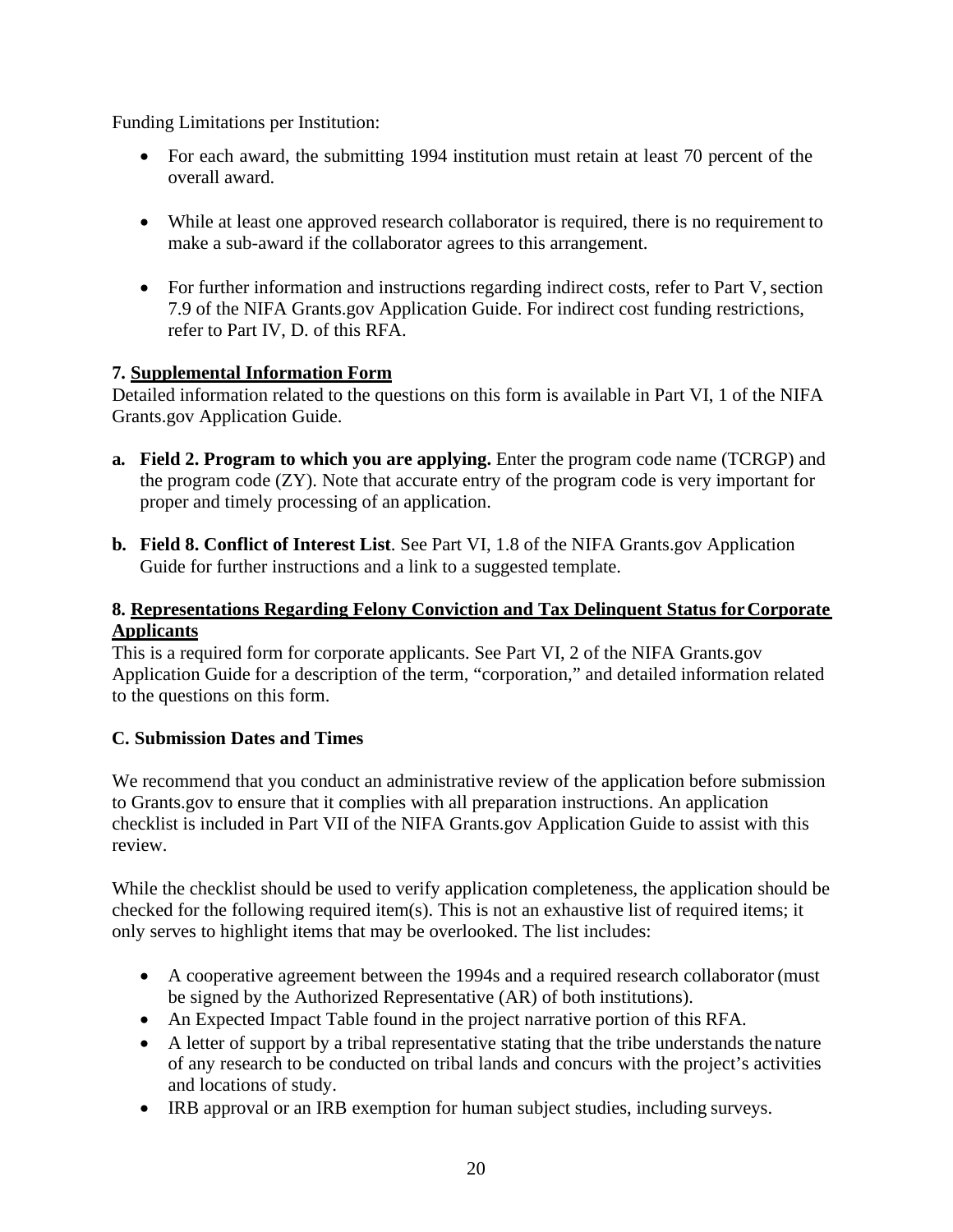- An animal welfare certification if required (IACUC).
- Required forms or documentation are available at <https://nifa.usda.gov/resource/application-support-templates>
	- o For each Project Director (PD) and co-PD
		- A conflict of interest documentation (COI)
		- Current CV or resume
		- Current and Pending Support
- Felony Convictions or Tax Delinquent Status document.
- A budget and budget narrative for each year of the project as well as a cumulative budget for both the 1994 and the Collaborating institutions receiving funding.

#### **Instructions for submitting an application are included in Part IV, Section 1.9 of theNIFA Grants.gov Application Guide.**

**Applications for FY 2021 funding cycle must be received by 5 p.m. Eastern Time on January 13, 2021.** Applications received after this due date and time will normally not be considered for funding

#### **If you have trouble submitting an application to Grants.gov, you should FIRST contact the Grants.gov Help Desk to resolve any problems. Keep a record of any such correspondence. See Part IV. A for Grants.gov contact information.**

We send email correspondence to the AR regarding the status of submitted applications. We strongly encourage you to provide accurate email addresses, where designated, on the SF-424 R&R Application for Federal Assistance.

If the AR has not received correspondence **from NIFA** regarding a submitted application within 30 days of the established deadline, contact the Agency Contact identified in Part VII of the RFA and request the proposal number assigned to the application. **Failure to do so may result in the application not being considered for funding by the peer review panel. Once the application has been assigned a proposal number, you should cite this number on all future correspondence.**

**The Grants.gov application tracker can alert you to matters that may cause your application not to reach NIFA. Using the tracker allows you to identify and address issues with your application.**

Grants.gov application tracker <https://www.grants.gov/web/grants/applicants/track-my-application.html>

#### <span id="page-20-0"></span>**D. Funding Restrictions**

The **maximum** funding period is generally three years. Please see Part II, C of this RFA for the different project types.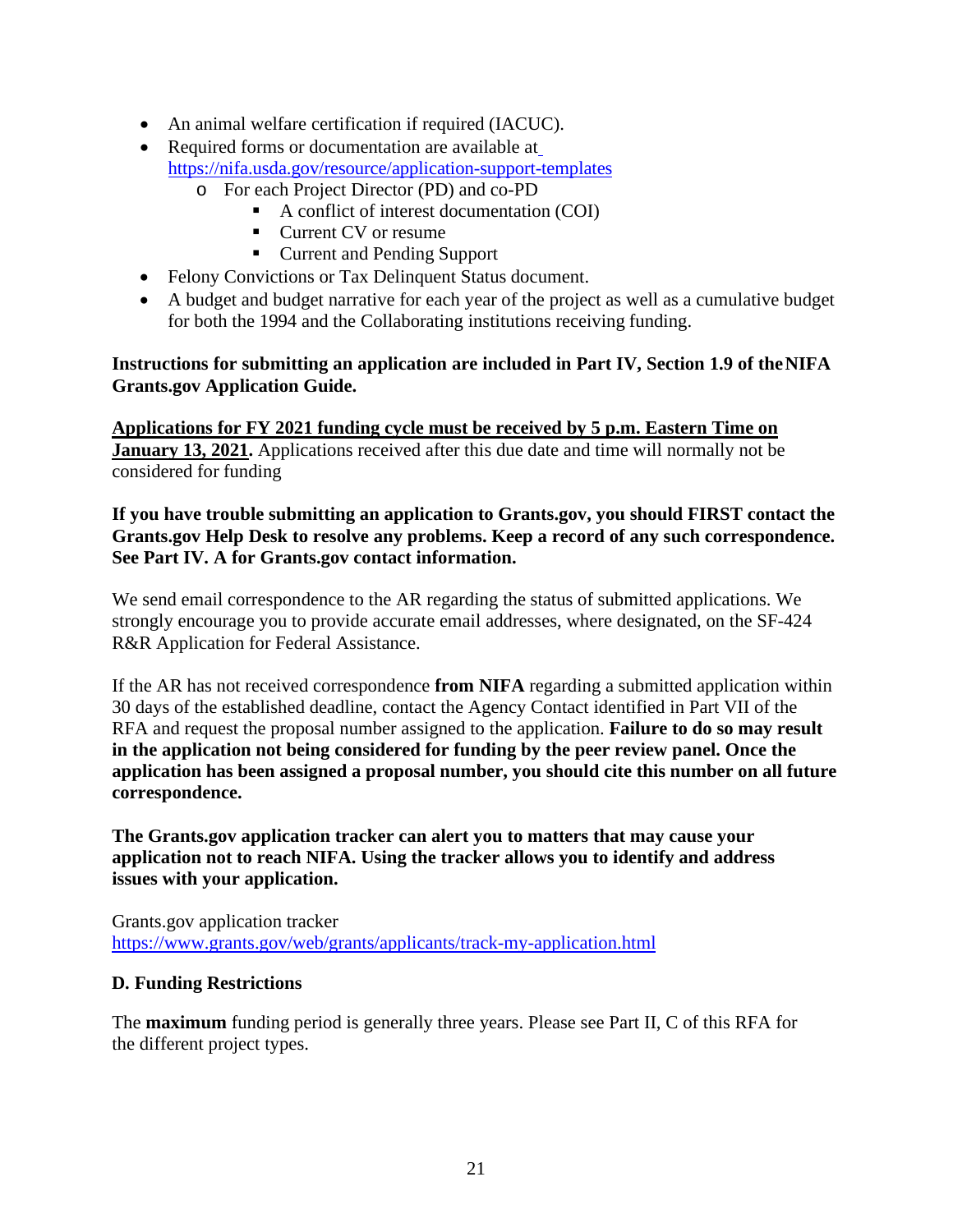#### **Indirect Costs**

NIFA has determined that grant funds awarded under this authority may not be used for the renovation or refurbishment of research, education, or extension space; the purchase or installation of fixed equipment in such space; or the planning, repair, rehabilitation, acquisition, or construction of buildings or facilities.

Section 1462(a) and (c) of the National Agricultural Research, Extension, and Teaching Policy Act of 1977 (NARETPA) limits indirect costs for the overall award to 30 percent of Total Federal Funds Awarded (TFFA) under a research, education, or extension grant. The maximum indirect cost rate allowed under the award is determined by calculating the amount of indirect costs using:

- 1) the sum of an institution's negotiated indirect cost rate and the indirect cost rate charged by sub-awardees, if any; or
- 2) 30 percent of TFFA.

The maximum allowable indirect cost rate under the award, including the indirect costs charged by the sub-awardee(s), if any, is the lesser of the two rates.

If the results of number one, is the lesser of the two rates, the grant recipient is allowed to charge the negotiated indirect cost rate on the prime award and the sub-award(s), if any. Any subawards would be subject to the sub-awardee's negotiated indirect cost rate. The sub-awardee may charge its negotiated indirect cost rate on its portion of the award, provided the sum of the indirect cost rate charged under the award by the prime awardee and the sub-awardee(s) does not exceed 30 percent of the TFFA.

If the result of number two, is the lesser of the two rates, then the maximum indirect cost rate allowed for the overall award, including any sub-award(s), is limited to 30 percent of the TFFA. That is, the indirect costs of the prime awardee plus the sum of the indirect costs charged by the sub-awardee(s), if any, may not exceed 30 percent of the TFFA.

In the event of an award, the prime awardee is responsible for ensuring the maximum indirect cost allowed for the award is not exceeded when combining indirect costs for the Federal portion (i.e., prime and sub-awardee(s)) and any applicable cost-sharing (see 7 CFR 3430.52(b)). Amounts exceeding the maximum allowable indirect cost is considered unallowable. See sections 408 and 410 of 2 CFR 200.

#### **Special Notice Regarding Indirect Costs for Grantees and Subcontractors**

All 1994s must have a valid Indirect Cost (IDC) rate agreement to receive indirect costs. Applicants may obtain an IDC rate agreement from the U.S. Department Health and Human Service. In most cases, first time applicants are encouraged to check with their business office as their institution typically has an IDC rate agreement already in place.

#### **Special Notice for Collaborators Requirement—Distribution of Funds**

The 1994s must retain at least 70 percent of the grant award funds.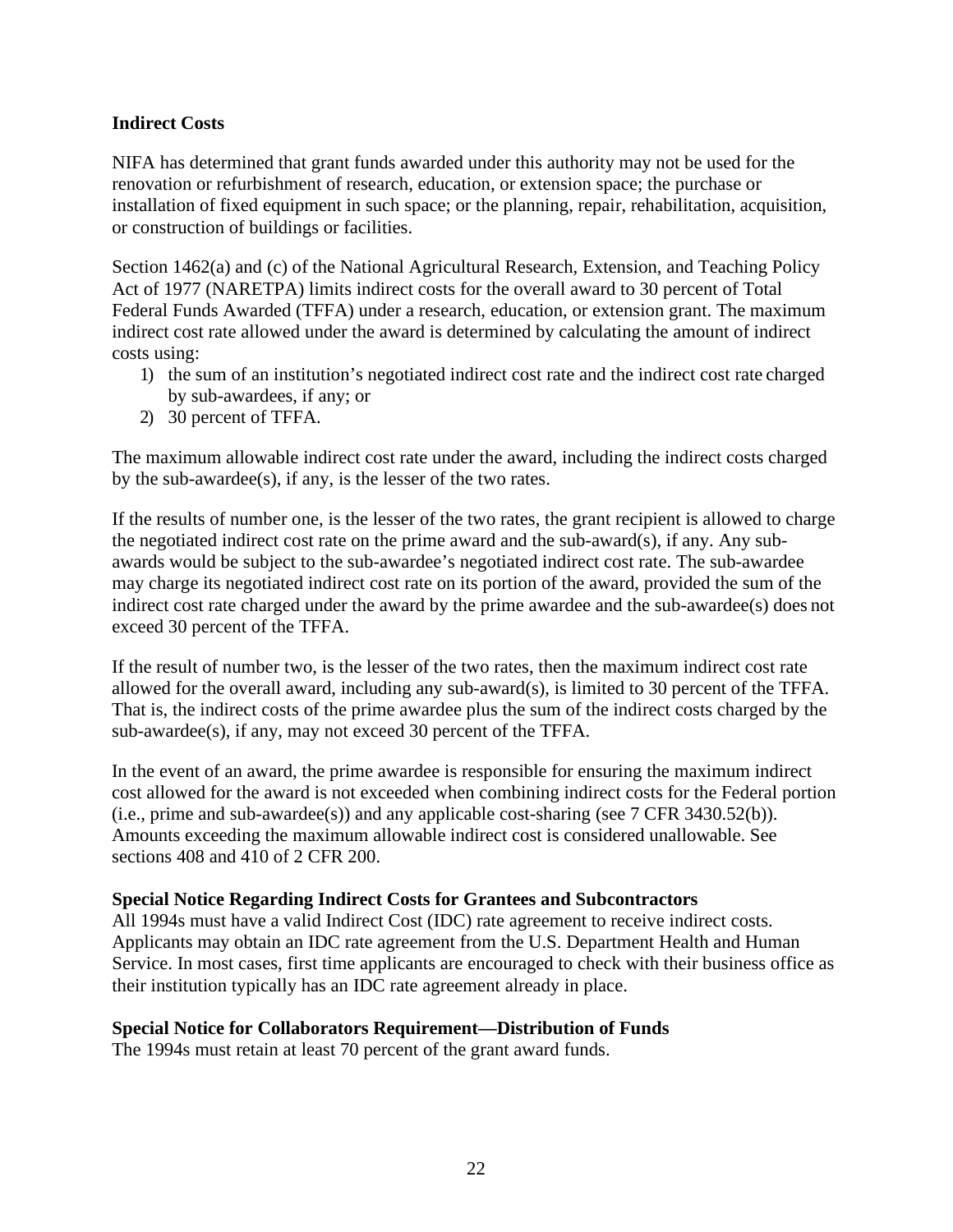#### **Special Notice regarding construction and investment**

The use of grant funds to plan, acquire, or construct a building or facility is not allowed under this program. With prior approval, and in accordance with the cost principles set forth in 2 CFR part 200, some grant funds may be used for minor alterations, renovations, or repairs deemed necessary to retrofit existing teaching or research spaces in order to carry out a funded project. However, requests to use grant funds for such purposes must demonstrate that the work is essential to achieving the major purpose of the project. Grant funds may not be used for endowment investing.

#### **Other Exclusions:**

The following costs, although not all-inclusive, are not permitted:

- Entertainment
- Meals (except when provided to maintain the continuity of a meeting)
- Tickets to shows or sporting events
- Alcoholic beverages
- Costs associated with banquets and award ceremonies
- Incentives such as bags, buttons, and related promotional items

#### <span id="page-22-0"></span>**E. Other Submission Requirements**

#### **You should follow the submission requirements noted in Part IV, Section 1.9 in the document entitled "NIFA Grants.gov Application Guide."**

For information about the status of a submitted application, see Part III, Section 6 of the NIFA Grants.gov Application Guide.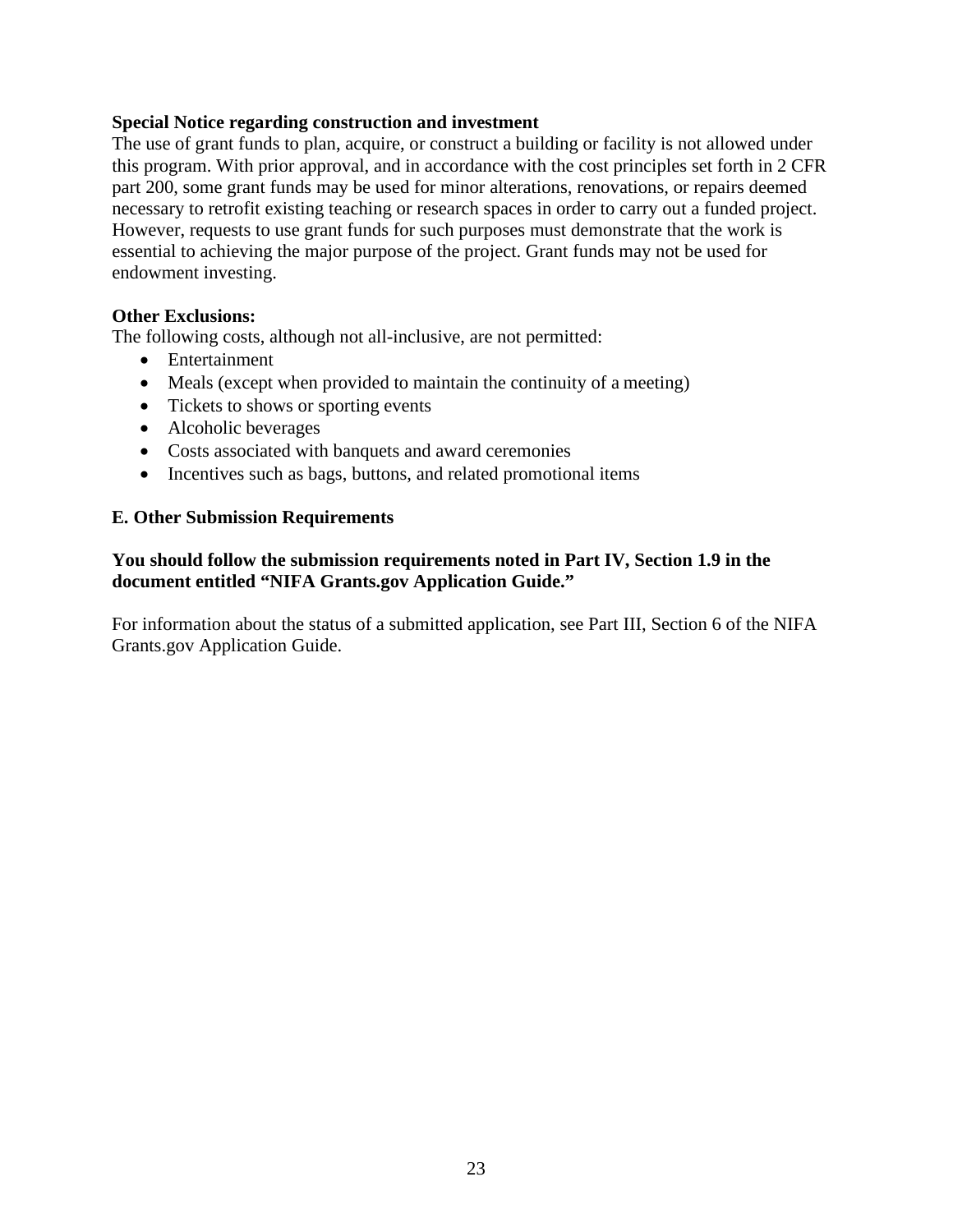# <span id="page-23-0"></span>**PART V—APPLICATION REVIEW REQUIREMENTS**

#### <span id="page-23-1"></span>**A. General**

NIFA evaluates each application in a two-part process. First, we screen each application to ensure that it meets the administrative requirements as set forth in this RFA. Second, a scientific peer- review process will be used to technically evaluate applications that meet the administrative requirements using a review panel (see [NIFA Peer Review Process\)](https://nifa.usda.gov/sites/default/files/resource/NIFA-Peer-Review-Process-for-Competitive-Grant-Applications_0.pdf).**.**

#### Scientific Peer Review Process:

NIFA selects reviewers for the review panel based upon their training and experience in relevant scientific, extension, or education fields, taking into account the following factors:

- the level of relevant formal scientific, technical education, or extension experience of the individual, as well as the extent to which an individual is engaged in relevant research, education, or extension activities;
- the need to include experts from various areas of specialization within relevant scientific, education, or extension fields;
- the need to include other experts (e.g., producers, range or forest managers/operators, and consumers) who can assess relevance of the applications to targeted audiences and to program needs;
- the need to include experts from a variety of organizational types (e.g., colleges, universities, industry, state and Federal agencies, and private profit and non-profit organizations) and geographic locations;
- the need to maintain a balanced composition with regard to minority and female representation and an equitable age distribution; and
- the need to include reviewers who can judge the effective usefulness of each application to producers and the general public.

After each peer review panel has completed its deliberations, the responsible program staff of NIFA will recommend that your project is either approved for support from currently available funds or declined due to insufficient funds or unfavorable review.

NIFA reserves the right to negotiate with the PD/PI and/or the submitting organization or institution regarding project revisions (e.g., reductions in the scope of work, funding level, period, or method of support) prior to recommending any AFRI project for funding.

After the review process has been completed, NIFA sends copies of reviews, *not* including the identity of reviewers, and a summary (if applicable) of the review panel comments to the PD.

*Conflicts of interest*. NIFA takes extreme care to prevent any actual or perceived conflicts of interest that may influence the review or evaluation (see [NIFA Peer Review Process for](https://nifa.usda.gov/resource/nifa-peer-review-process-competitive-grant-applications)  [Competitive Grant Applications\)](https://nifa.usda.gov/resource/nifa-peer-review-process-competitive-grant-applications).

#### <span id="page-23-2"></span>**B. Evaluation Criteria**

A reviewer's written evaluation entails two levels of assessment. First, the reviewer summarizes how well the application addressed each evaluation criterion. After the application has been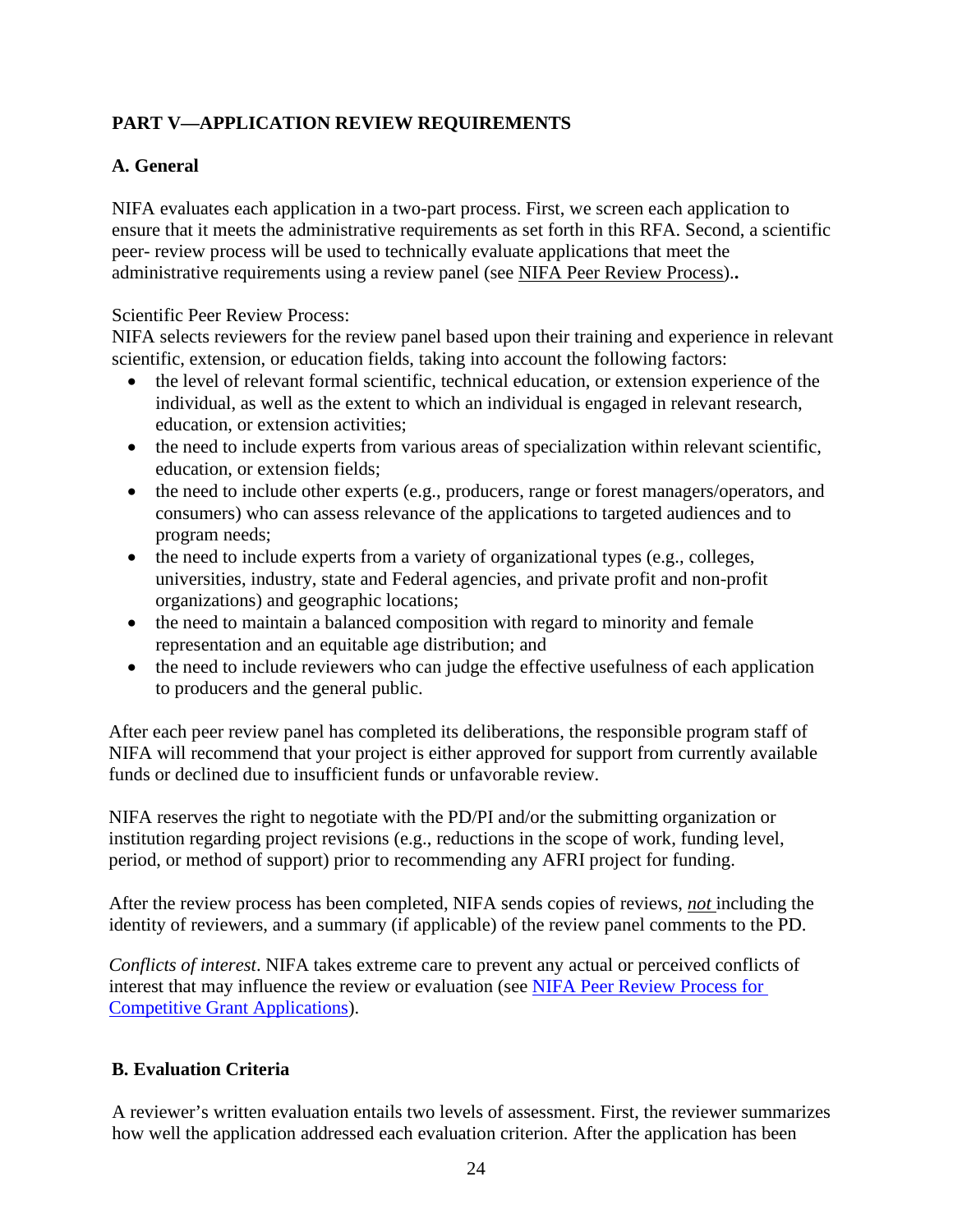assessed for strengths and weaknesses of each criterion, the reviewer then evaluates the overall likelihood that the project will have significant outcome and impact. These written reviews are used to begin panel discussions with other reviewers serving on the peer review panel. Through these discussions, peer review panelists come to consensus on the final rating and ranking of proposals. A complete description of NIFA's peer review process can be found at the NIFA website: [NIFA Peer Review Process for Competitive Grant Applications.](https://nifa.usda.gov/sites/default/files/resource/NIFA-Peer-Review-Process-for-Competitive-Grant-Applications_0.pdf)

We will use the evaluation criteria below to review applications submitted in response to this RFA. The criteria below are not equal in merit but are listed in descending order of importance. Applications are evaluated primarily for overall merit, with emphasis placed on the proposed approach to advance quality of education, research or Outreach/ Extension using sound program management and strong cooperative linkages in order to build institutional capacity:

**1. Potential for Advancing the Quality of Research** This criterion is used to assess the likelihood that the project will have an impact upon and advance the quality of food and agricultural sciences by strengthening institutional capacities tomeet clearly delineated needs. Elements considered include institutional long-range goals, identification of a problem or opportunity to be addressed, justification for the project, innovation, advancing multidisciplinary and/or problem-based focus, and potential for adoption by other institutions and contribution to current body of knowledge in areas addressed. The proposed project must also show how it will contribute to the legislatively authorized purpose of this program. Potential project impacts must be stated. Providing information how the project will enhance research at 1994 institutions is required.

#### **2. Proposed Approach and Cooperative Linkages**

This criterion evaluates the soundness of the proposed approach including objectives, methodology, plan of operation, timetable, expected products and results, project evaluation, and dissemination plans. The project evaluation plan will be reviewed to determine the appropriateness of the methodologies to be used in assessing the accomplishment of stated products, results and measurable outcomes from the project. The proposed approach will be evaluated based on the soundness of the research concepts which may be documented through background literature or actual institutional data. Emphasis is placed on the quality of research support provided to the applicant institution/organization through its partnerships and collaborative initiatives, and on the potential cooperative linkages likely to evolve as a result of this project. The application will also be reviewed to assess the effectiveness in addressing any perceived pitfalls and alternative strategies or approaches.

#### **3. Institutional Capability and Capacity-Building**

This criterion relates to the institution's capability to perform the project and the degree to which the project will strengthen its research capacity. Elements considered include the institution's commitment to the project, the adequacy of institutional resources (administrative, facilities, equipment, and/or materials) available to carry out the project, potential for academic or research enhancement, and plans for project continuation or expansion beyond the period of USDA support. Level of institutional data provided to show the institution's ability to support the proposed project.

#### **4. Key Personnel**

This criterion relates to the adequacy of the number, qualifications and expertise of key persons who will develop and carryout the project, and the qualifications of project personnel who will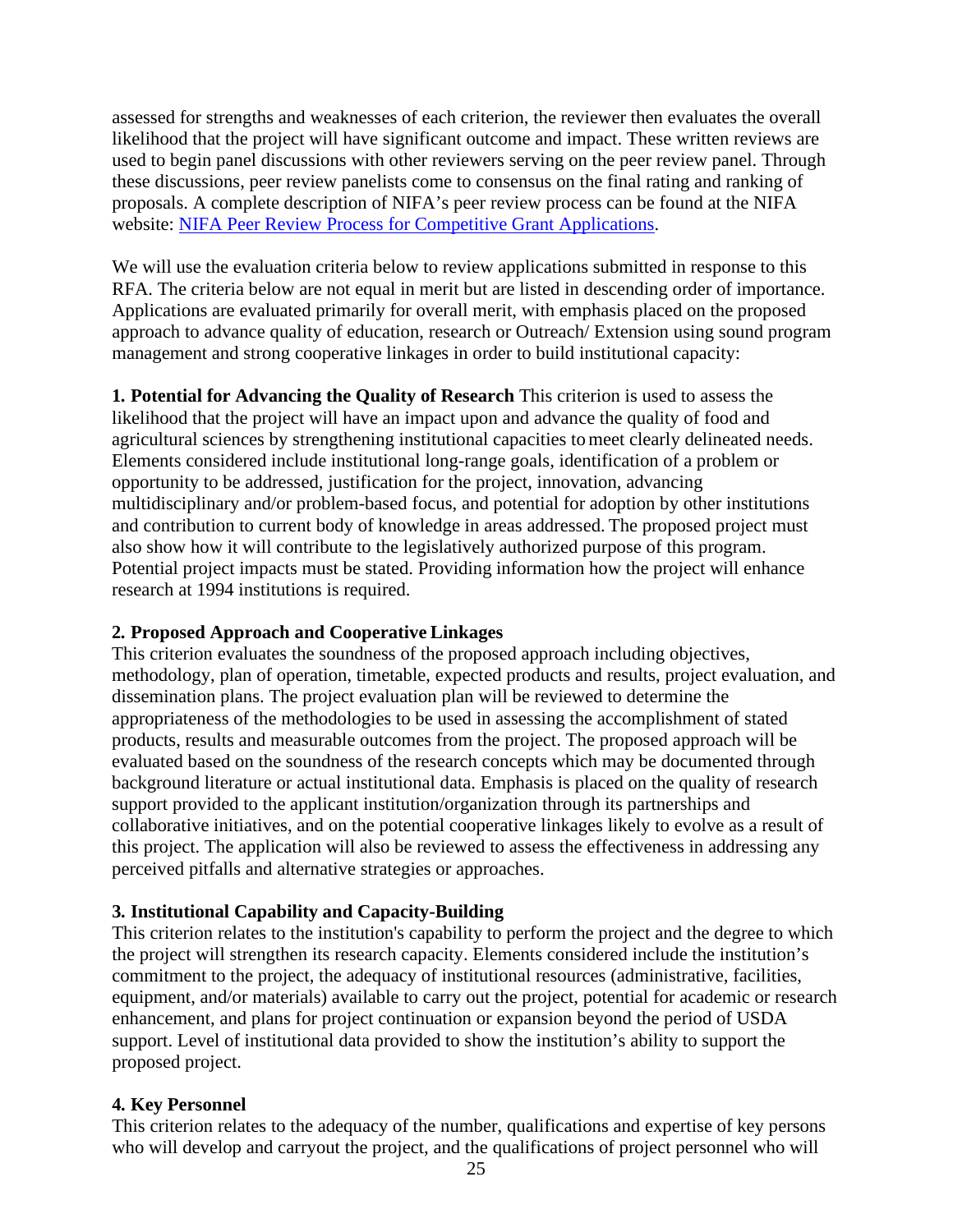provide for the assessment of project results and impacts and the dissemination of these findings.

### **5. Budget and Cost-Effectiveness**

This criterion relates to the extent to which the total budget adequately supports the project and is cost effective. Elements considered include the necessity and reasonableness of costs to carryout project activities and achieve project objectives; the appropriateness of budget allocations between the applicant and any collaborating institution(s); the adequacy of time committed to the project by key project personnel; and the degree to which the project maximizes the use of limited resources, optimizes value for the dollar, achieves economies of scale, leverages additional funds, and focuses expertise and activity on high-priority education, research or outreach/extension.

### <span id="page-25-0"></span>**C. Conflicts of Interest and Confidentiality**

During the peer evaluation process, we take extreme care to prevent any actual or perceived conflicts of interest that may impact review or evaluation. See [https://www.nifa.usda.gov/business/competitive\\_peer\\_review.html](https://www.nifa.usda.gov/business/competitive_peer_review.html) for further information about conflicts of interest and confidentiality as related to the peer review process.

### <span id="page-25-1"></span>**D. Organizational Management Information**

Specific management information relating to an applicant shall be submitted one-time, with updates on an as-needed basis. This requirement is part of the responsibility determined prior to the award of a grant identified under this RFA, if such information has not been provided previously under this or another NIFA program. We will provide you copies of forms recommended for use in fulfilling these requirements as part of the pre-award process. Although an applicant may be eligible based on its status as one of these entities, there are factors that may exclude an applicant from receiving federal financial and nonfinancial assistance and benefits under this program (e.g., debarment or suspension of an individual involved or a determination that an applicant is not responsible based on submitted organizational management information).

#### <span id="page-25-2"></span>**E. Application Disposition**

An application may be withdrawn at any time before a final funding decision is made regarding the application. Each application that is not selected for funding, including those that are withdrawn, will be retained by TCRGP for a period of three years.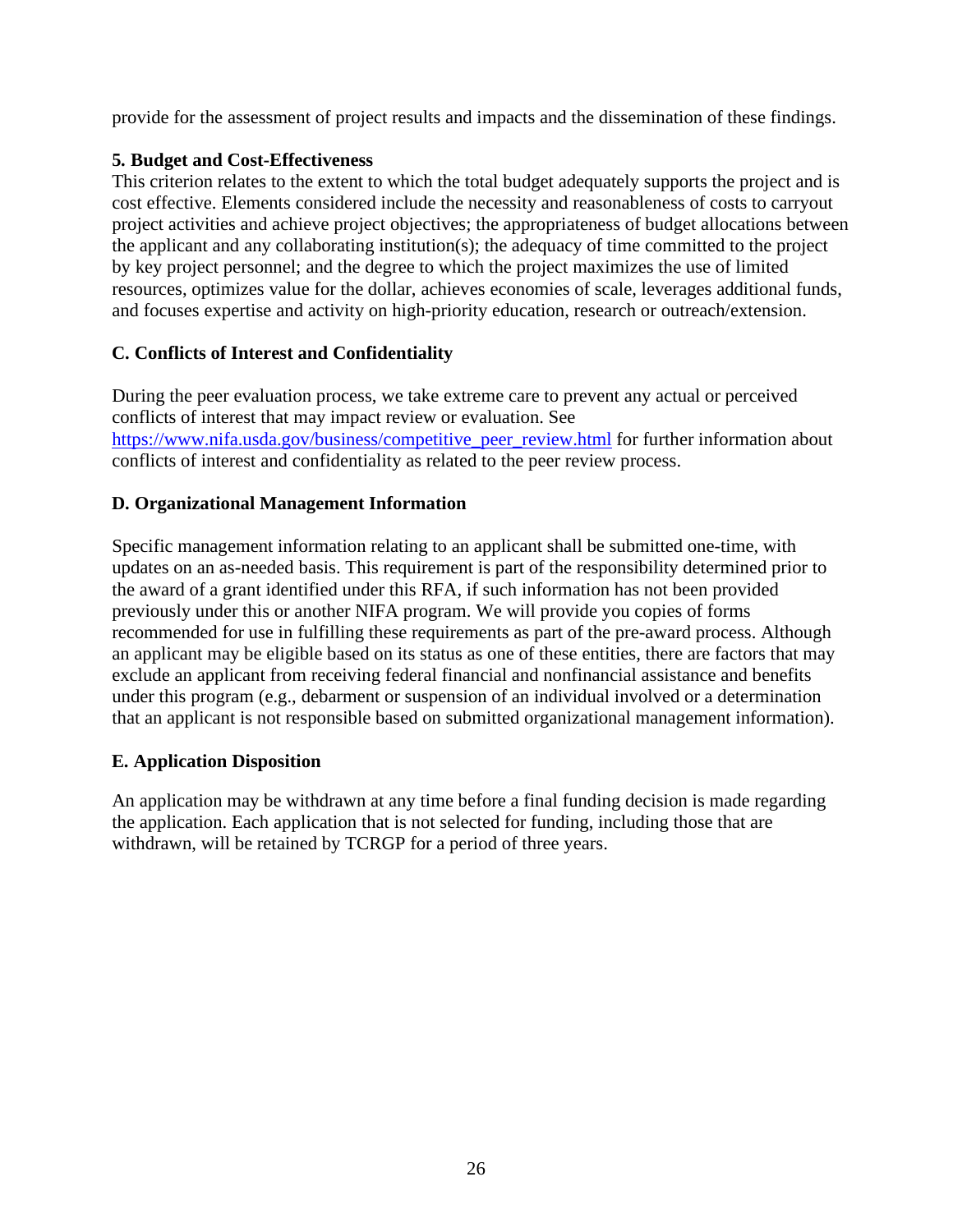# <span id="page-26-0"></span>**PART VI—AWARD ADMINISTRATION**

#### <span id="page-26-1"></span>**A. General**

Within the limit of funds available for such purpose, the NIFA awarding official shall make grants to those responsible, eligible applicants whose applications are judged most meritorious under the procedures set forth in this RFA. The date specified by the NIFA awarding official as the effective date of the grant shall be no later than September 30 of the federal fiscal year in which the project is approved for support and funds are appropriated for such purpose, unless otherwise permitted by law. The project need not be initiated on the grant effective date, but as soon thereafter as practical so that project goals may be attained within the funded project period. All funds granted by NIFA under this RFA may be used only for the purpose for which they are granted in accordance with the approved application and budget, regulations, terms and conditions of the award, applicable federal cost principles, USDA assistance regulations, and NIFA General Awards Administration Provisions at 7 CFR part 3430, subparts A through E.

#### <span id="page-26-2"></span>**B. Award Notice**

The award document will provide pertinent instructions and information including, at a minimum, the information described in [2 CFR 200.210.](http://www.ecfr.gov/cgi-bin/text-idx?SID=70b44cfc44976f4a7742464f7cfbb37e&mc=true&node=se2.1.200_1210&rgn=div8)

See<https://www.nifa.usda.gov/business/awards/awardterms.html> to view current NIFA award terms and conditions.

#### <span id="page-26-3"></span>**C. Administrative and National Policy Requirements**

Several federal statutes and regulations apply to grant applications considered for review and to project grants awarded under this program. These may include, but are not limited to, the ones listed on the NIFA web page – [https://nifa.usda.gov/federal-regulations.](https://nifa.usda.gov/federal-regulations)

NIFA Federal Assistance Policy Guide**—**a compendium of basic NIFA policies and procedures that apply to all NIFA awards, unless there are statutory, regulatory, or award-specific requirements to the contrary—is available at [https://nifa.usda.gov/policy-guide.](https://nifa.usda.gov/policy-guide)

#### **Responsible and Ethical Conduct of Research**

<span id="page-26-4"></span>Refer to Part II, D for more information.

#### **D. Expected Program Outputs and Reporting Requirements**

The output and reporting requirements are included in the award terms and conditions (see <https://nifa.usda.gov/terms-and-conditions> for information about NIFA award terms). If there are any program or award-specific award terms, those, if any, will be identified in the award.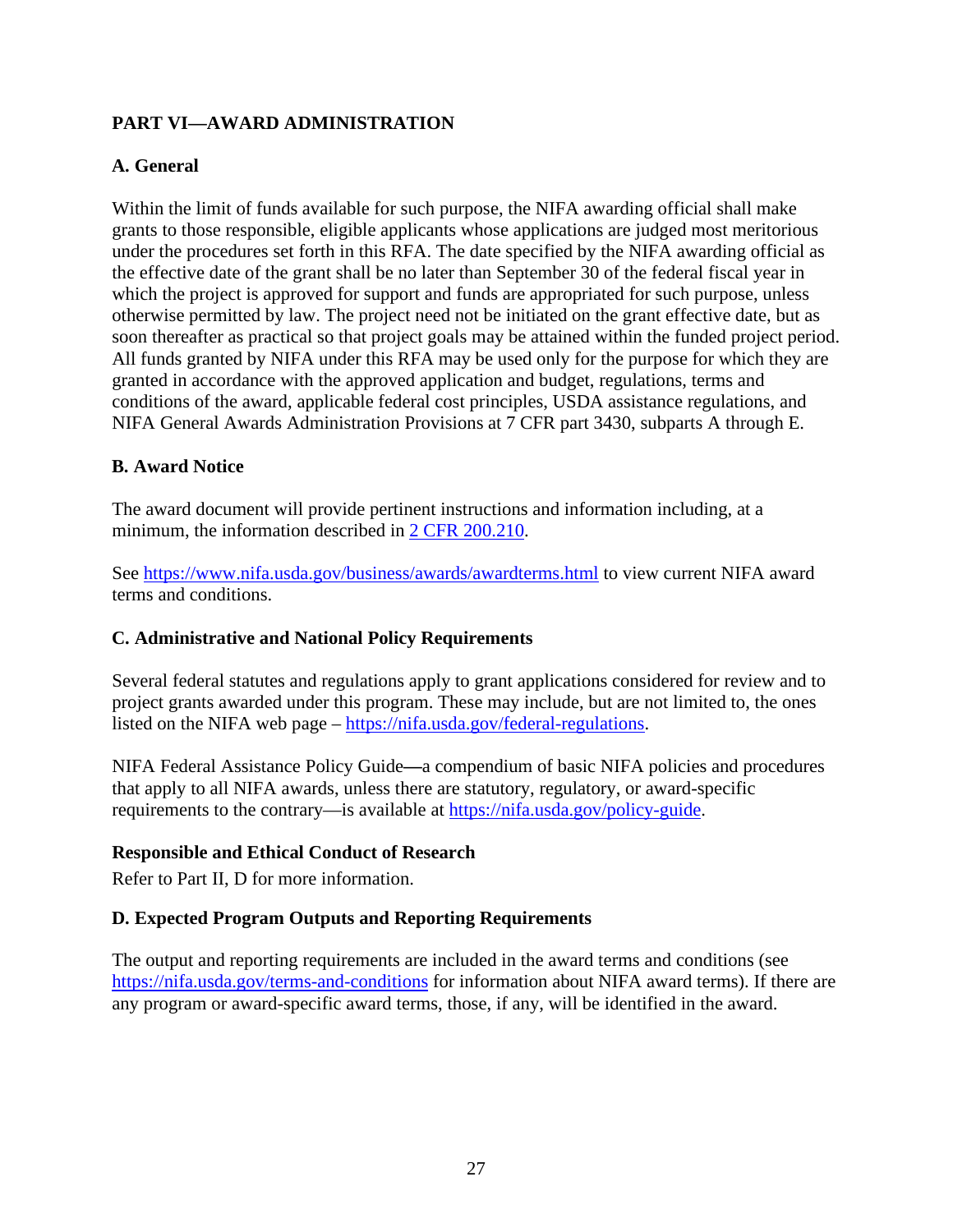# <span id="page-27-0"></span>**PART VII-AGENCY CONTACT**

For administrative questions related to

- Grants.gov, see Part IV of this RFA
- Other RFA or application questions, please email [policy@usda.gov](mailto:policy@usda.gov)
- Awards under this RFA, please email [awards@usda.gov](mailto:awards@usda.gov)

#### **Programmatic Contact**

Erin Riley National Program Leader Institute of Youth, Family and Community-IYFC National Institute of Food and Agriculture U.S. Department of Agriculture [erin.riley@usda.gov](mailto:erin.riley@usda.gov) 202-505-0361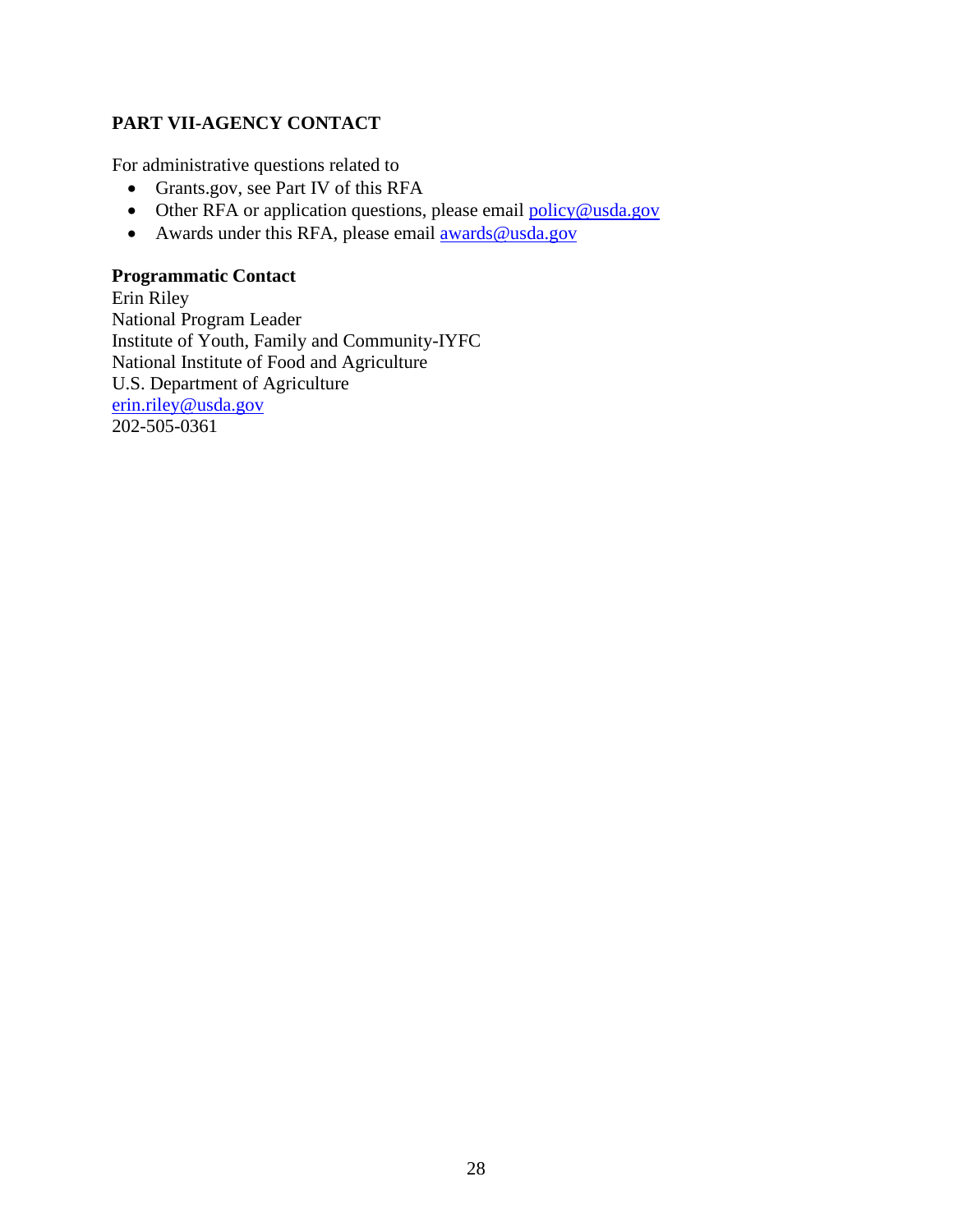# <span id="page-28-0"></span>**PART VIII—OTHER INFORMATION**

#### <span id="page-28-1"></span>**A. Use of Funds; Changes**

#### **1. Delegation of Fiscal Responsibility**

Unless the terms and conditions of the award state otherwise, awardees may not in whole or in part delegate or transfer to another person, institution, or organization the responsibility for use or expenditure of award funds.

### **2. Changes in Budget or Project Plans**

In accordance with [2 CFR 200.308,](http://www.ecfr.gov/cgi-bin/text-idx?SID=3af89506559b05297e7d0334cb283e24&mc=true&node=se2.1.200_1308&rgn=div8) awardees must request prior approval from NIFA for the following program or budget-related reasons:

(i) Change in the scope or the objective of the project or program (even if there is no associated budget revision requiring prior written approval).

(ii) Change in a key person specified in the application or the federal award.

(iii) The disengagement from the project for more than three months, or a 25 percent reduction in time devoted to the project, by the approved project director or principal investigator.

(iv) The inclusion, unless waived by the federal awarding agency, of costs that require prior approval in accordance with 2 CFR 200 Subpart E—Cost Principles of this part or 45 CFR Part 75 Appendix IX, "Principles for Determining Costs Applicable to Research and Development under Awards and Contracts with Hospitals," or 48 CFR Part 31, "Contract Cost Principles and Procedures," as applicable.

(v) The transfer of funds budgeted for participant support costs as defined in §200.75 Participant support costs to other categories of expense.

(vi) Unless described in the application and funded in the approved federal awards, the sub awarding, transferring or contracting out of any work under a federal award, including fixed amount sub awards as described in §200.332 Fixed amount sub awards. This provision does not apply to the acquisition of supplies, material, equipment, or general support services.

(vii) Changes in the approved cost-sharing or matching provided by the non-federal entity.

(viii) The need arises for additional federal funds to complete the project.

The awardee will be subject to the terms and conditions identified in the award. See <https://nifa.usda.gov/terms-and-conditions> for information about NIFA award terms.